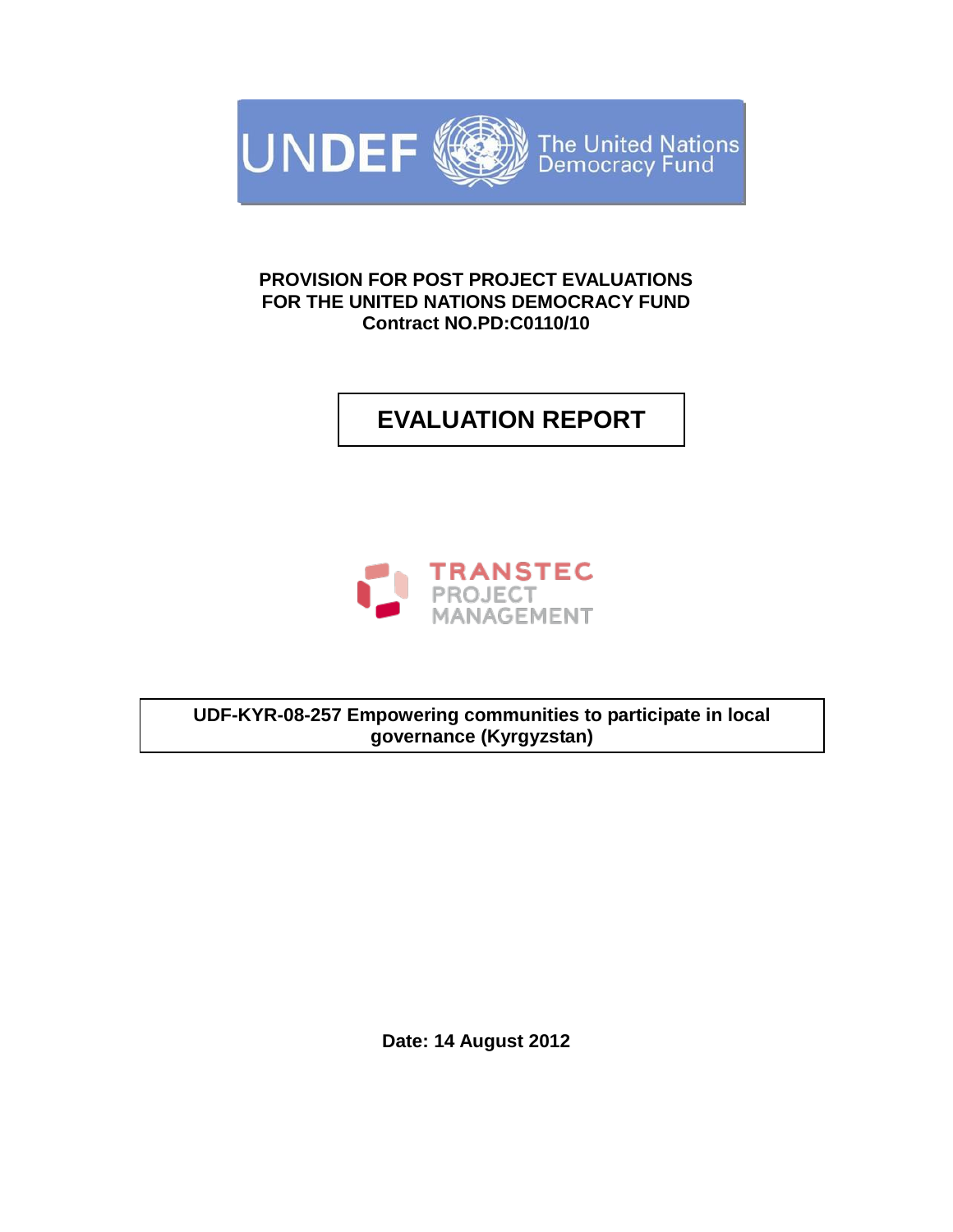#### **Acknowledgements**

The evaluators would like to thank Jarandyk Demilge Network (JDN) and the members of the Local Action Groups (LAGs), who took the time to share their experiences and information with the evaluation team. In particular, the team would like to thank JDN's Executive Director Mr Umar Madjun, JDN's administrative assistant Ms Kerez Kuvat and the former Regional Project Directors Ms Baktegul Asanbaeva, Ms Cholpon Omurbay Kyzy, Ms Dilara Moldogazieva, Ms Ruskulova Janara and Ms Musaeva Kalicha for their assistance, information and logistical support. All errors and omissions remain the responsibility of the authors.

#### **Disclaimer**

The views expressed in this report are those of the evaluators. They do not represent those of UNDEF or of any of the institutions referred to in the report.

#### **Authors**

This report was written by Dieter Wagner and Nuripa Mukanova. Mr. Landis Mackellar, Transtec, provided editorial and methodological advice and quality assurance with the support of Ms. Aurélie Ferreira, Evaluation Manager. Mr. Eric Tourres was Project Director at Transtec.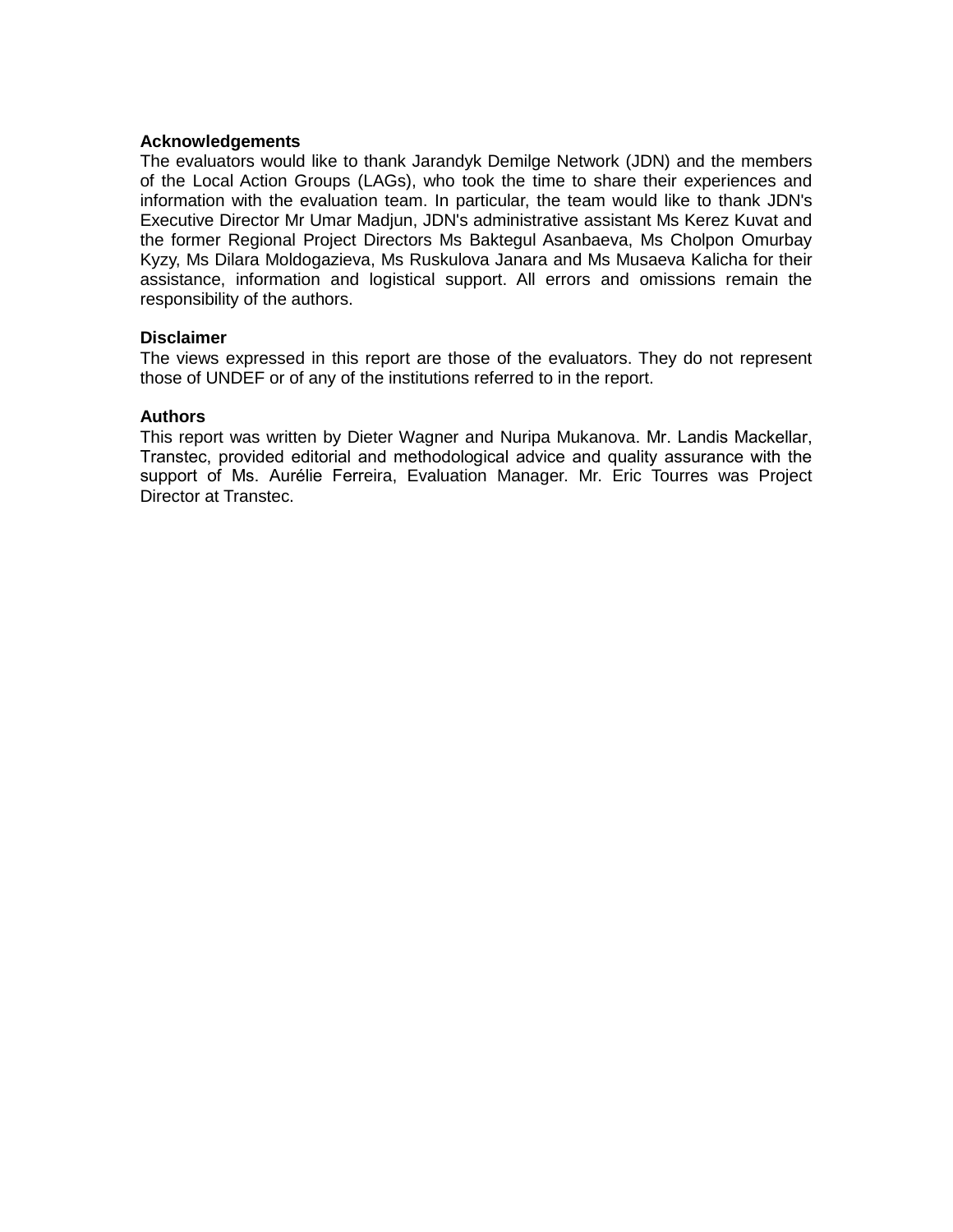# **Table of Contents**

| $\mathbf{I}$ . |     |
|----------------|-----|
| II.            |     |
|                | i.  |
|                | ii. |
|                |     |
| III.           |     |
|                | i.  |
|                | ii. |
| IV.            |     |
|                | i.  |
|                | ii. |
|                |     |
|                |     |
|                |     |
|                |     |
| V.             |     |
| VI.            |     |
|                |     |
| VII.           |     |
|                |     |
|                |     |
|                |     |
|                |     |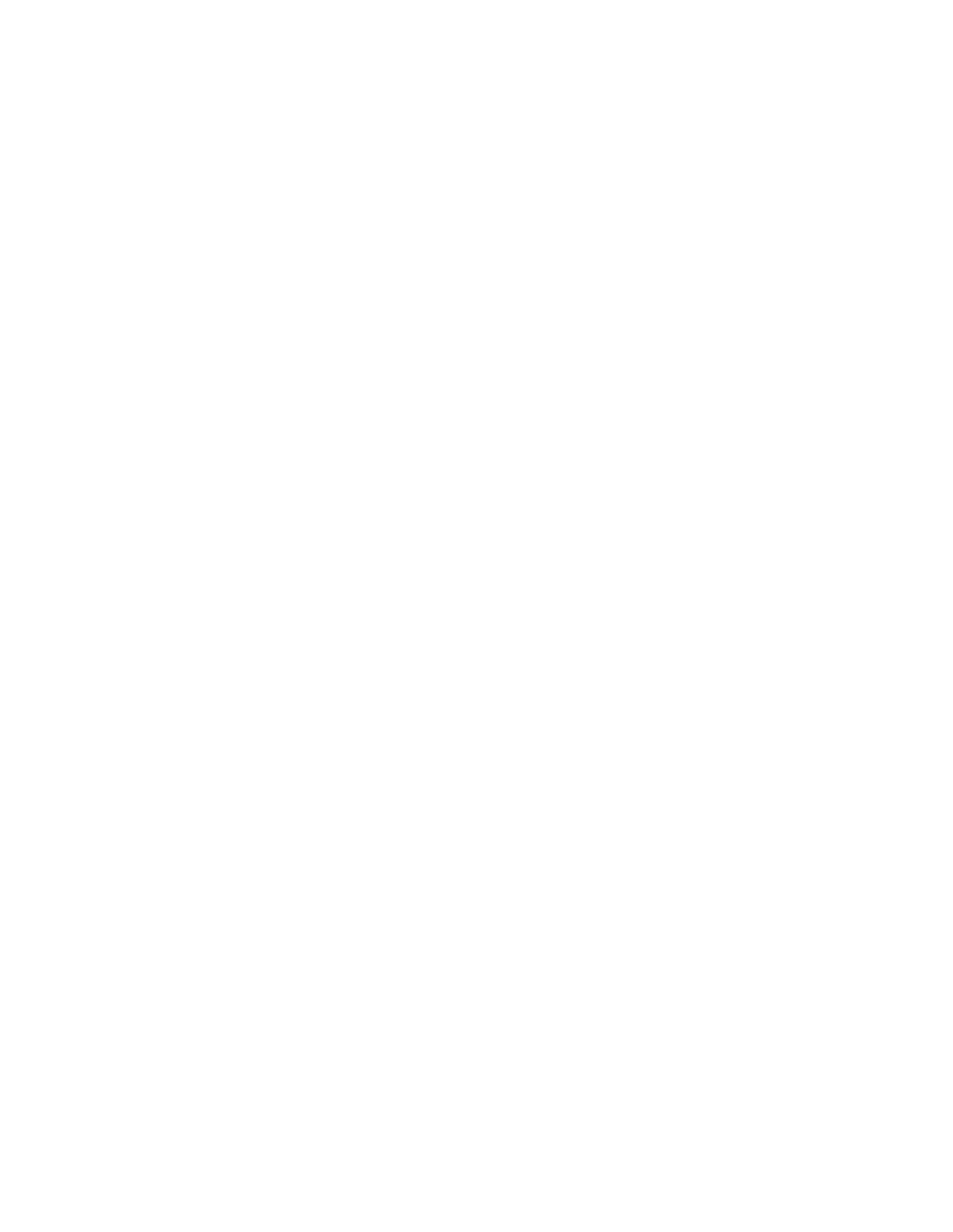# **I. EXECUTIVE SUMMARY**

## *i. Project data*

The project ran from 01 November 2009 to 30 April 2011, with a total grant of USD 300,000 (out of which UNDEF retained USD 25,000 for monitoring and evaluation). The project was designed by the Kyrgyz NGO Jarandyk Demilge Network (JDN) and implemented at the local level by its regional offices in Atbashy, Naryn, Chaek (Naryn oblast), Karakol (Issyk-Kul oblast), Belovodskoe (Chui oblast), Kyzyladyr (Talass oblast), Nookat (Osh oblast), Kyzyl-Kiya (Batken oblast), Kochkor-Ata and Tash-Kumyr (Jalal-Abad oblast). It aimed to strengthen public participation in local governance and policymaking by facilitating stakeholder dialogue and fostering civic engagement and activism in various towns located in the seven oblasts (provinces) of Kyrgyzstan. As defined in the Project Document, the overall project objective was to foster an engaged and informed citizenry in Kyrgyzstan, by promoting:

- greater citizen participation in local decision-making processes,
- capacity building of local community advocacy groups, and
- provision of access to alternative and independent sources of information on key development and policy issues

# *ii. Evaluation findings*

Project design and objectives were *relevant*. Key data of the project holder's baseline survey provided evidence that exchange and cooperation between Kenesh deputies (i.e. members of village/city councils) and the local population was initially almost absent in the local areas covered by the project. Survey findings were reflected in adjustments to the curriculum of the project's training program for Local Action Groups (LAGs) and interested citizens. Most importantly, the training program was expanded to local Kenesh deputies, to better familiarise them with their roles and responsibilities in accordance with the Kyrgyz law on local government and local self administration. Promotional activities and training materials likewise met the needs identified in the survey.

With a 25% higher than planned turnout of developed LAGs and similarly higher than envisaged LAG membership the project proved *highly effective* in establishing an enabling environment for improved citizen participation in local decision-making processes. Typical LAG members included engaged citizens, business representatives, teachers, students, retired persons, NGO representatives and in a number of cases local Kenesh deputies. Aiming to resolve the most pressing issues, discussion clubs were used as the main vehicle to advance the LAGs' advocacy campaigns, thus bringing engaged citizens together with local stakeholders. In addition, the project's regional offices provided 77,369 visitors with access to relevant information sources.

The running of a comprehensive training program (i.e. training of trainers and endbeneficiaries) and the facilitation of a variety of meetings (e.g. round tables and discussion clubs) constituted the principal activities of JDN's field staff, which together absorbed 38% of the budget, thus representing the project's main expenditure. The resulting average cost per trainee (185 LAG members, 151 local Kenesh deputies and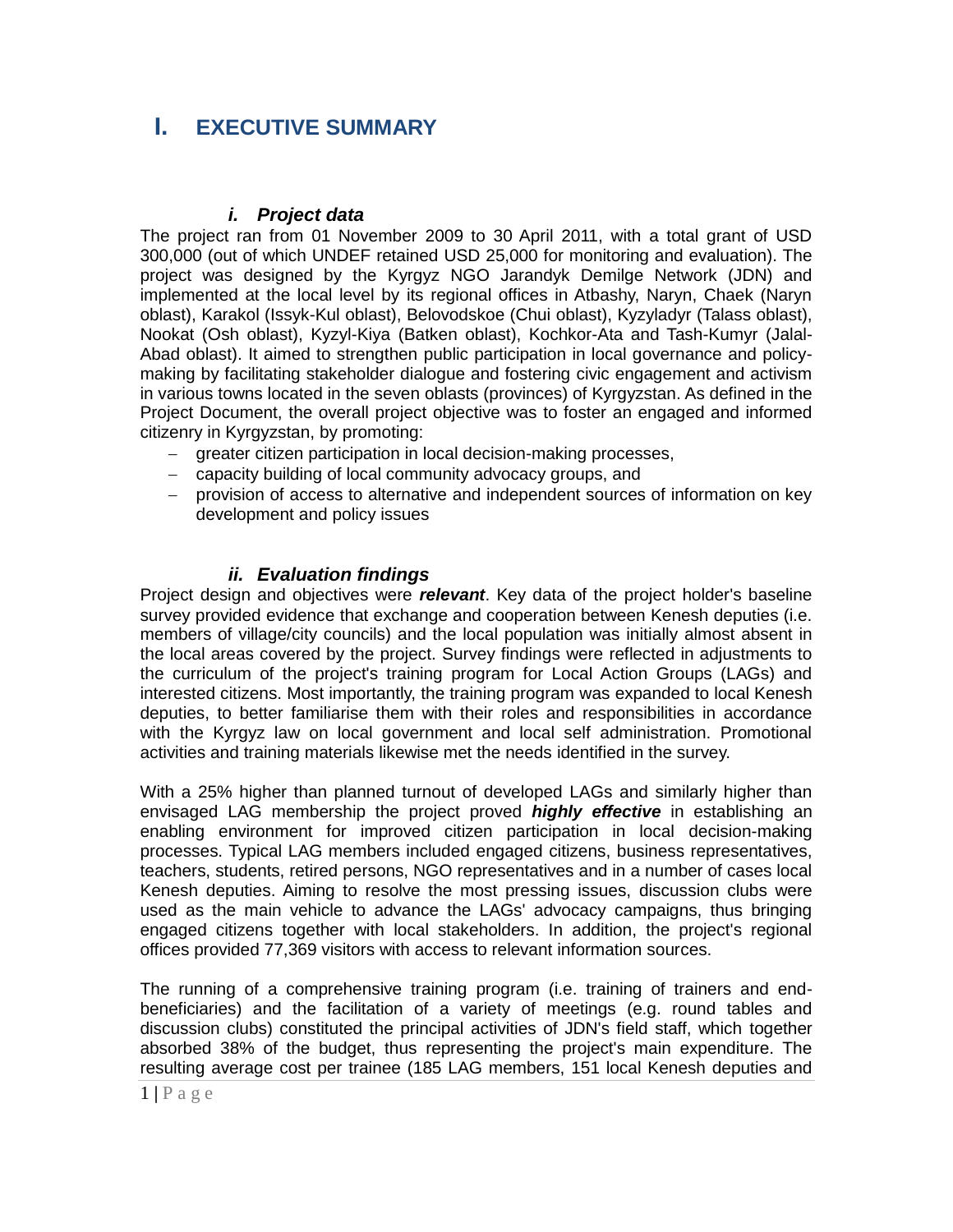1,705 citizens) is as low as USD 51. The project's *efficiency* is furthermore documented in its advocacy and outreach expenses, which also appear considerably low (5%) when compared to the number of project office visitors served. JDN's staff costs related to inputs for project coordination and M&E (9%) are acceptable, given that JDN oversaw and guided implementation activities of ten regional project offices throughout the duration of the project.

It was not possible to exactly determine the *direct impact* of the project's activities on citizen participation in local decision making, as project staff conducted survey interviews in their local areas without making a distinction between the general population and the actual beneficiaries of the project's LAG formation and training activities.

However, evaluators assume that the project had positive and *sustainable* effects, as they found numerous examples of success stories that have brought change to local communities. They show that the establishment of LAGs offers a new mode of cooperation between local Kenesh deputies, other relevant stakeholders and the local population.

# *iii. Conclusions*

 *The project achieved its objective to provide local communities with the capacities and skills required* to mobilize citizens and grass-roots civil society groups in a sustained and effective manner. Success stories collected by the evaluators provide evidence that *a new form of dialogue between citizens and representatives of local self-governance and other key institutions has been developed* in most of the local areas covered by the project, and that public input and participation is now effectively considered in decision-making processes relevant to these local communities.

**However, evaluators noted in some other cases an** *absence of a clear separation between proper LAG initiative and technical assistance provided by regional JDN offices*. This points to a lack of strategic orientation within JDN and *potentially undermines the sustainability* of these LAGs, as they already display signs of resignation over the loss of supporting field staff and reduced access to alternative information and consultation.

# *iv. Recommendations*

 For the sake of sustainability and in order to establish itself as a credible and continued partner for the future needs of LAGs we therefore *recommend that JDN, in close collaboration with its former field staff, revisits and further develops its mission statement*, by pooling experience and *exchanging the lessons learned* from the present project.

 *We also suggest that JDN organise additional surveys*. These should be conducted by region and separately among former (a) LAG members, (b) training beneficiaries and (c) users of the project offices' facilities, in order *to obtain precise*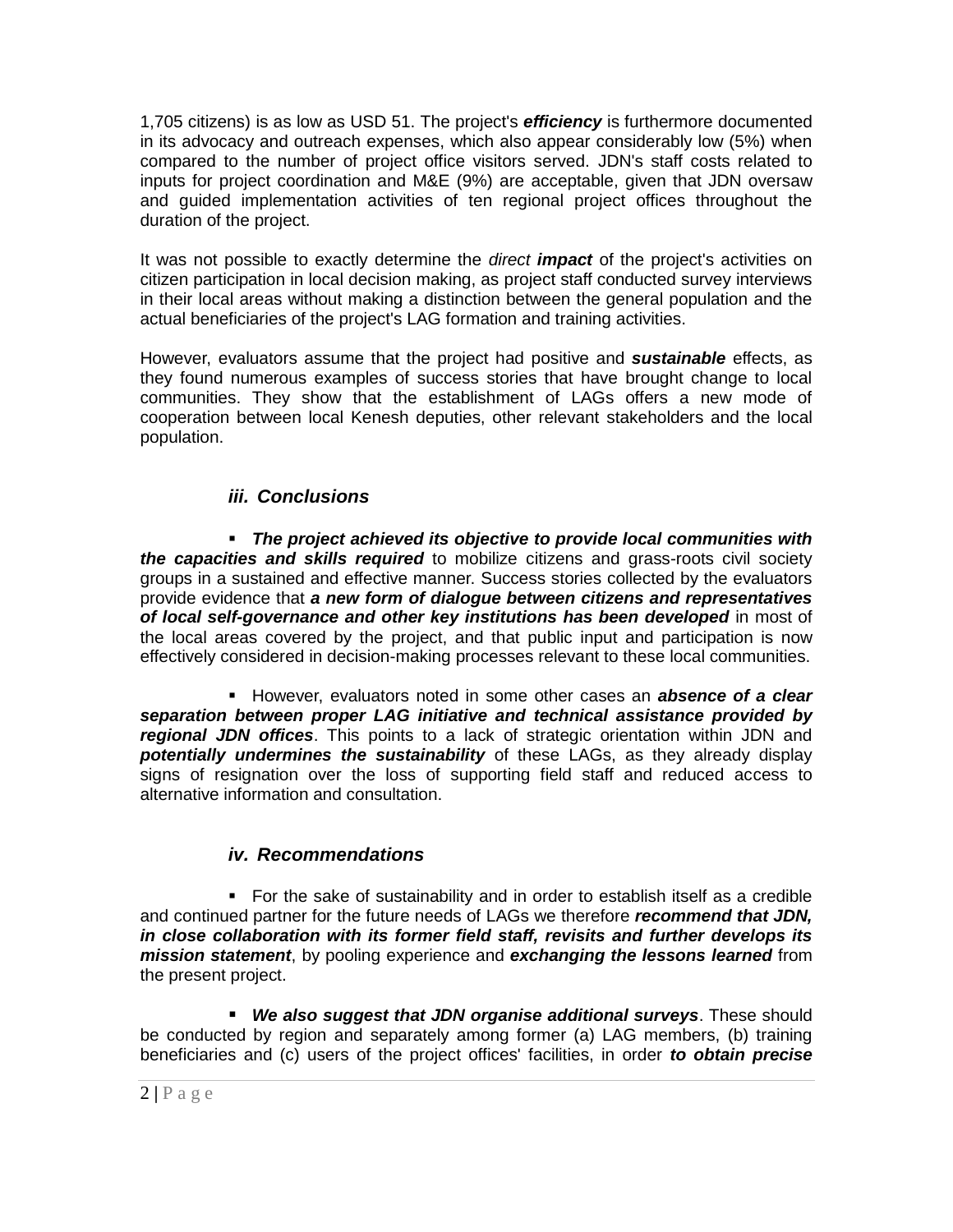*information about remaining and new needs among the LAGs*. Survey results will enable JDN to identify new project ideas and will support the NGO in developing more detailed strategic objectives for the future.

# **II. INTRODUCTION AND DEVELOPMENT CONTEXT**

## *i. The project and evaluation objectives*

This report contains the evaluation of the project UDF-KYR-08-257 entitled "Empowering" communities to participate in local governance". The project ran from 01 November 2009 to 30 April 2011, with a total grant of USD 300,000 (out of which UNDEF retained USD 25,000 for monitoring and evaluation). The project was designed by the NGO Jarandyk Demilge Network (JDN) and implemented at the local level by its regional offices in Atbashy, Naryn, Chaek (Naryn oblast), Karakol (Issyk-Kul oblast), Belovodskoe (Chui oblast), Kyzyladyr (Talass oblast), Nookat (Osh oblast), Kyzyl-Kiya (Batken oblast),

Kochkor-Ata and Tash-Kumyr (Jalal-Abad oblast). It aimed to strengthen public participation in local governance and policymaking by facilitating stakeholder dialogue and fostering civic engagement and activism in various towns located in the seven oblasts (provinces) of Kyrgyzstan. According to the project document, the overall project



objective was to foster an engaged and informed citizenry in Kyrgyzstan, by promoting:

- greater citizen participation in local decision-making processes,
- capacity building of local community advocacy groups, and
- provision of access to alternative and independent sources of information on key development and policy issues.

JDN maintains an ongoing partnership with the National Democratic Institute for International Affairs (NDI), one of its founding members, which provided technical inputs (research and training component design) at no cost to the project.

UNDEF and Transtec have agreed on a framework governing the evaluation process, set out in the Operational Manual. According to the manual, the objective of the evaluation is to "undertake in-depth analysis of UNDEF-funded projects to gain a better understanding of what constitutes a successful project which will in turn help UNDEF devise future project strategies. Evaluations also assist stakeholders to determine whether projects have been implemented in accordance with the project document and whether anticipated project outputs have been achieved".

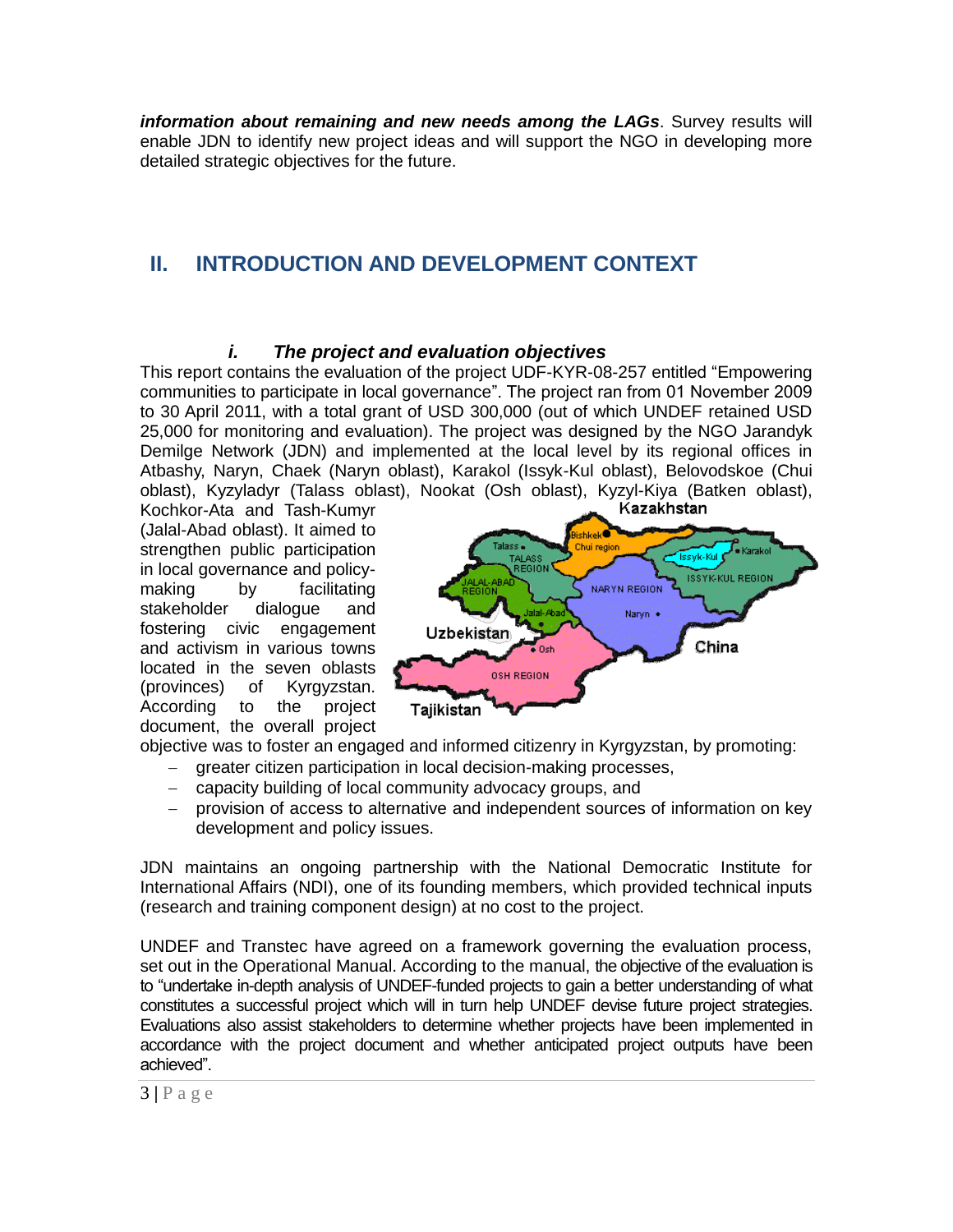# *ii. Evaluation methodology*

The methodology of the evaluation is set out in the Operational Manual governing the UNDEF–Transtec framework agreement, with brief additions in the evaluation Launch Note. In accordance with the agreed process, the evaluation aimed to answer questions across the Development Assistance Committee (DAC) criteria of *relevance*, *effectiveness*, *efficiency*, *impact*, and *sustainability*. The evaluations are qualitative in nature and follow a standard set of evaluation questions that focus on the project's relevance, effectiveness, efficiency, impact, sustainability and any value added from UNDEF funding (See Annex 1).

The evaluation took place from February – March 2012 with the field work conducted from 26 February to 02 March 2012. The evaluation was conducted by one international and one national expert.

The evaluators reviewed available documentation on the project and on local selfgovernment (LSG) in Kyrgyzstan (Annex 2). Initial and final interviews were held with the Executive Director and the Administrative Assistant of JDN's Coordination Office in Bishkek. Field work then focused on meetings and exchanges with former Regional Project Directors (trainers), members of Local Action Groups (LAGs) and Local Kenesh deputies. The goal was to confirm the project beneficiaries' experiences and to obtain insight into their most important achievements. These took place in Karakol (Karakol and Tup LAGs) and Naryn (Naryn and Naryn rayon LAGs; Kenesh deputies). Additional meetings in Bishkek involved the project's former regional directors from Kyzyl-Adyr (for Kyzyl-Adyr and Koksai LAGs), Tash-Kumyr (for Tash-Kumyr and Kyzyl-Ajar LAGs) and At-Bashi (for At-Bashi and Akmus LAGs). Altogether, evaluators interviewed 5 regional JDN representatives/trainers, 13 LAG members and 7 Kenesh deputies (Annex 3).

## *iii. Development context*

Despite governmental attempts lasting for the past decade, Kyrgyzstan still displays weak levels of responsive and accountable local governance. Measures proposed during this period<sup>1</sup> include "local development centers", which were meant to function as platforms to address strategies for local communities and territorial development. The concept was that these platforms would support interested citizens to cooperate at the local level with the central administration, local authorities, civil society organizations, the business community and action groups. This idea seems to correspond closely to the enabling environment aimed for by the JDN project.

Following the latest reforms, local governance in administrative and budgetary terms is ensured at intermediate (oblast and rayon) and local (city and village) levels. The intermediate level fulfils the function of a local state administration, which is run by 7 oblast governors and 40 rayon akims (elected by the members of 40 local councils)<sup>2</sup>. At the local level, 27 cities include the capital of Bishkek, the city of Osh, and a number of

<sup>1</sup> E.g. in 'Kyrgyzstan - 2025. Strategies and development scenarios', International Institute for Strategic Studies under the President of the Republic and Friedrich-Ebert-Stiftung (2005), or the Kyrgyz government's Country Development Strategy (CDS) documents for 2007-2010[, http://webapps01.un.org/vawdatabase/uploads/Kyrgyzstan%20-](http://webapps01.un.org/vawdatabase/uploads/Kyrgyzstan%20-%20National%20Development%20Strategy%202007-2010.pdf) [%20National%20Development%20Strategy%202007-2010.pdf](http://webapps01.un.org/vawdatabase/uploads/Kyrgyzstan%20-%20National%20Development%20Strategy%202007-2010.pdf) and for 2009-2011, [http://www.carecprogram.org/uploads/docs/KGZ-Country-Development-Strategy-2009-2011-en.pdf.](http://www.carecprogram.org/uploads/docs/KGZ-Country-Development-Strategy-2009-2011-en.pdf)

<sup>2</sup> Since 2012 rayon akims are elected by local council members. Before, rayon akims were appointed by the President.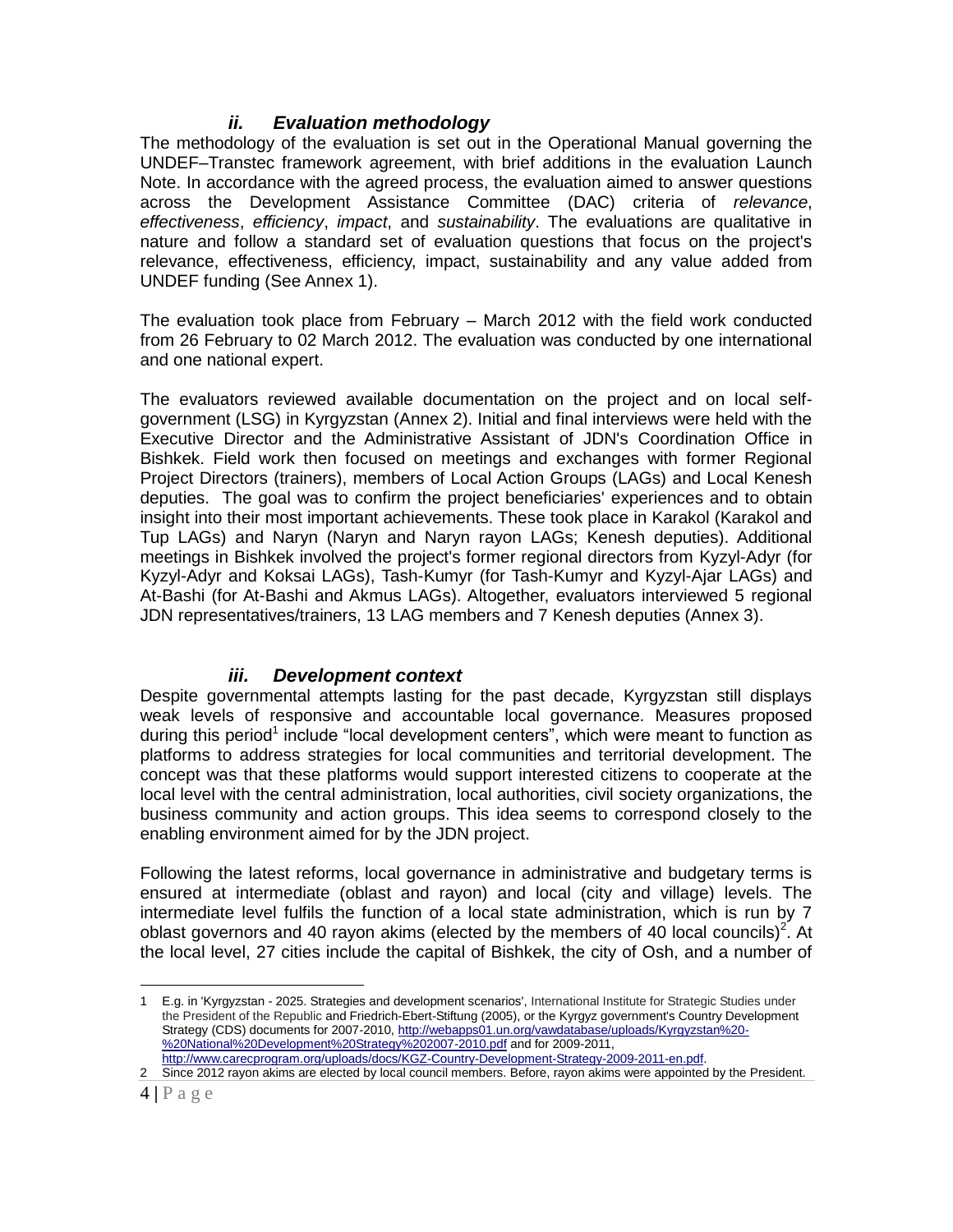cities of oblast/rayon significance. Local government in villages (aiyl-okmotu) is run by 472 LSG heads and 6,818 elected village council members (also referred to as local kenesh deputies)<sup>3</sup>. Before adoption of the new constitution in 2010 mayors were mainly appointed by the President and confirmed by the local councils<sup>4</sup>. Confirmation by the local council in turn required formal agreement by the governor and akims.

A member of the parliament's committee for agrarian policy, water resources and LSG, believes that Kyrgyzstan has made more progress than its neighbors, underlining the importance of citizens' participation in local governance. Another stakeholder, a former member of the National Agency for LSG, highlights that Kyrgyzstan's local governance reform process is inspired by the Council of Europe's Charter on Local Self-Government<sup>5</sup>, with 10 of its 14 principles being implemented to date<sup>6</sup>.

Local governance reform has been in accordance with the "National Strategy for the Decentralization of Public Management and LSG Development until 2010," which was adopted by presidential decree in 2002<sup>7</sup>. The resulting legal framework, which has also been found compliant with the "Road Map for LSG"<sup>8</sup>, establishes the principle of direct election of mayors and council members by, and their accountability to, the population. Public service priorities to be ensured by municipalities include the rational use of land, housing and utilities by the local community; the improvement of territorial development, public transport and roads; consumer and retail services; the creation of conditions adequate for the development of local pre-school, secondary school and vocational education services; waste management; and the maintenance of public order<sup>9</sup>.

The extent to which legal provisions have effectively made their way into LSG practice today remains limited. A representative of the Municipal Services section of the Prime Minister's office admits that only 10-15% of LSG staff and local council members have obtained targeted training<sup>10</sup>. While statistics of the impact of training measures on LSG performance are not available, there is little doubt that capacity building, paired with the establishment of an enabling environment for citizen participation, remain the principal challenges effective LSG faces.

 $\overline{a}$ 3 " SG K z – ?" N NISPACee annual conference, Bratislava (2008).

<sup>4</sup> Direct election of mayors and local council members was piloted in cities of oblast significance (Osh and Karakol) very recently (March  $4<sup>th</sup>$ , 2012). Seven political parties nominated their candidates for direct election by the local population. Before, direct election of a mayor was tested in Bishkek once (1995).

<sup>5</sup> See http://conventions.coe.int/treaty/en/treaties/html/122.htm

<sup>6</sup> 'Representatives of State Agencies share their opinion on the current state of local governance and its role in conflict prevention', Institute for Public Policy in Bishkek,<http://www.ipp.kg/ru/news/2238/> (February 13th, 2012).

<sup>7</sup> http://www.citykr.kg/decentralis\_rash.php?ify\_id=4

<sup>8</sup> Developed by the EU Tacis project "Support to the Strengthening of Local Self-Government in the Kyrgyz Republic"

<sup>9</sup> Article 15 of the 'Law on Local Self Government and Local State Administration' refers to 'affairs of local significance', which LSGs should manage and service.

<sup>10</sup> Statement made at the National Conference on 'LSG Capacity: legislation and reality', Bishkek (December 21, 2011).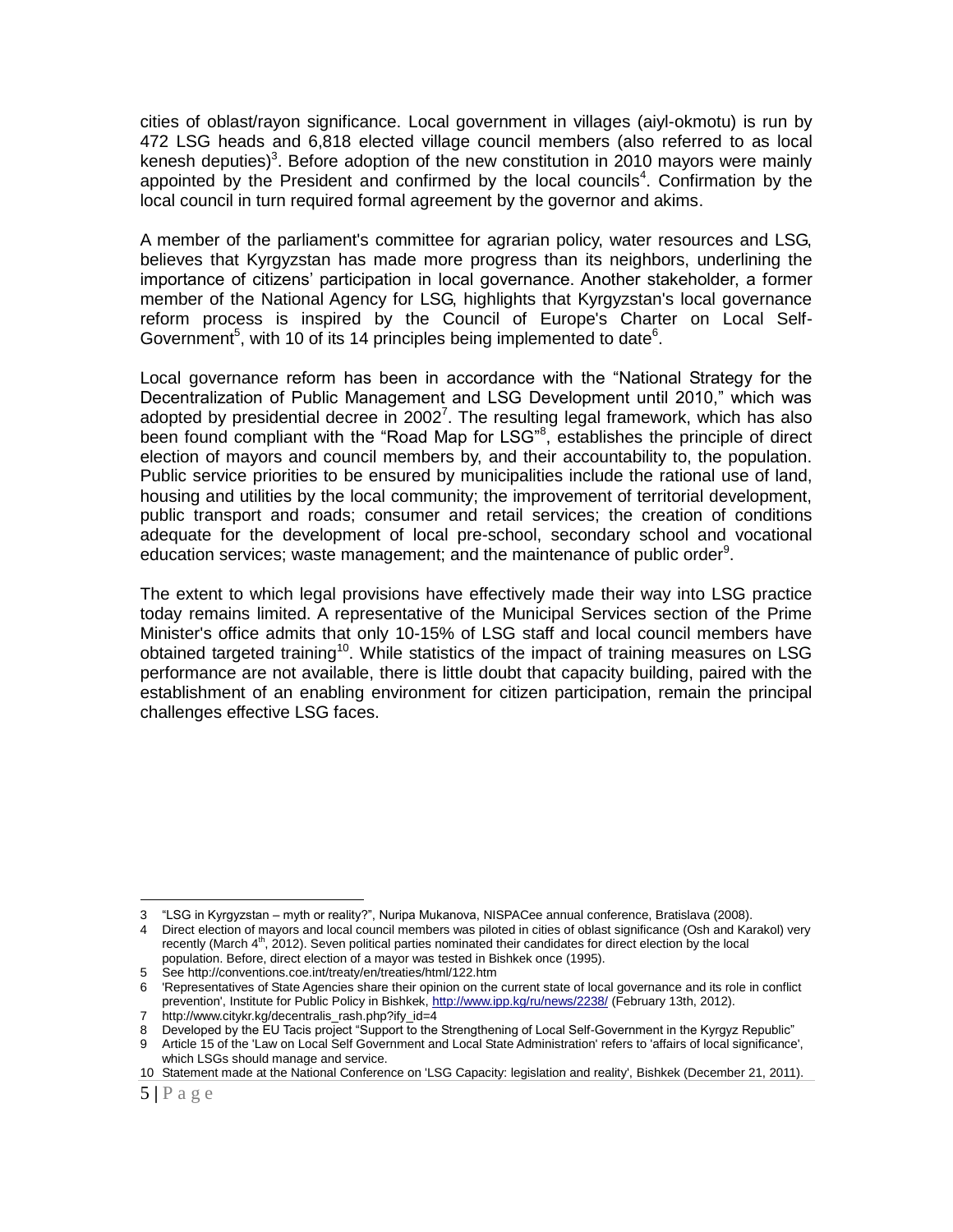# **III. PROJECT STRATEGY**

### *i. Project strategy and approach*

Four key objectives constituted the strategic approach of the project<sup>11</sup>:

- Improved citizen participation in local decision-making processes: Under this key objective, JDN provided support to the development of LAGs, an instrument enabling the integration of citizens' concerns in the decision-making process of LSGs. Once established, LAGs received guidance during the identification of local issues requiring action and obtained continued technical assistance thereafter.
- Citizens and grass-roots civil society groups with capacity and skills to mobilize their community in a sustained, effective manner: this involved a focused civic advocacy training programme, targeting prospective members of future LAGs and other representatives of local communities, including local council members<sup>12</sup>. The capacity building measure aimed to raise awareness and to enable professional use of advocacy and fundraising tools, as well as local community budgeting mechanisms.
- LSG institutions effectively incorporate public input and participation in their decision-making processes: to launch and develop dialogue between citizens and local self-governance institutions LAGs received guidance in the effective organisation and implementation of issue-based advocacy campaigns.
- Access to alternative and independent sources of information on key development and policy issues, ensured by the regional project offices of JDN.

The above approach was based on JDN's overall assessment that decision-making processes of local self-governance institutions, i.e. local government administrative structures and local councils (hereafter referred to as 'local kenesh'), did not sufficiently consider input and participation of the local population. JDN detected the underlying causes to be the lack of knowledge and skills to organize local communities, build and maintain coalitions, plan effective actions and mobilize civic activism in a sustained, effective manner. At the same time JDN reportedly came across an important number of local kenesh deputies that proved unaware of their mission objectives, specific tasks and responsibilities vis-à-vis the local population. JDN therefore sought, through the present initiative, to strengthen civil society groups, improve interaction between local government and civil society, and improve access to representative local government bodies, thus making them transparent to the public.

The project's strategic approach results from work JDN started as early as 2002. The organization sees its mission in contributing to the establishment of an enabling environment for democracy at grassroots level. In line with its philosophy that small initiatives are the long-term drivers of policy change, JDN therefore invests its resources in supporting NGOs and citizens interested in participating in local democracy. From

<sup>11</sup> Project Document UDF-KYR-08-257, October 2009

<sup>12</sup> The Project Document did not explicitly refer to village council members (i.e.local Kenesh deputies) as training beneficiaries. C.f. section on effectiveness for further details.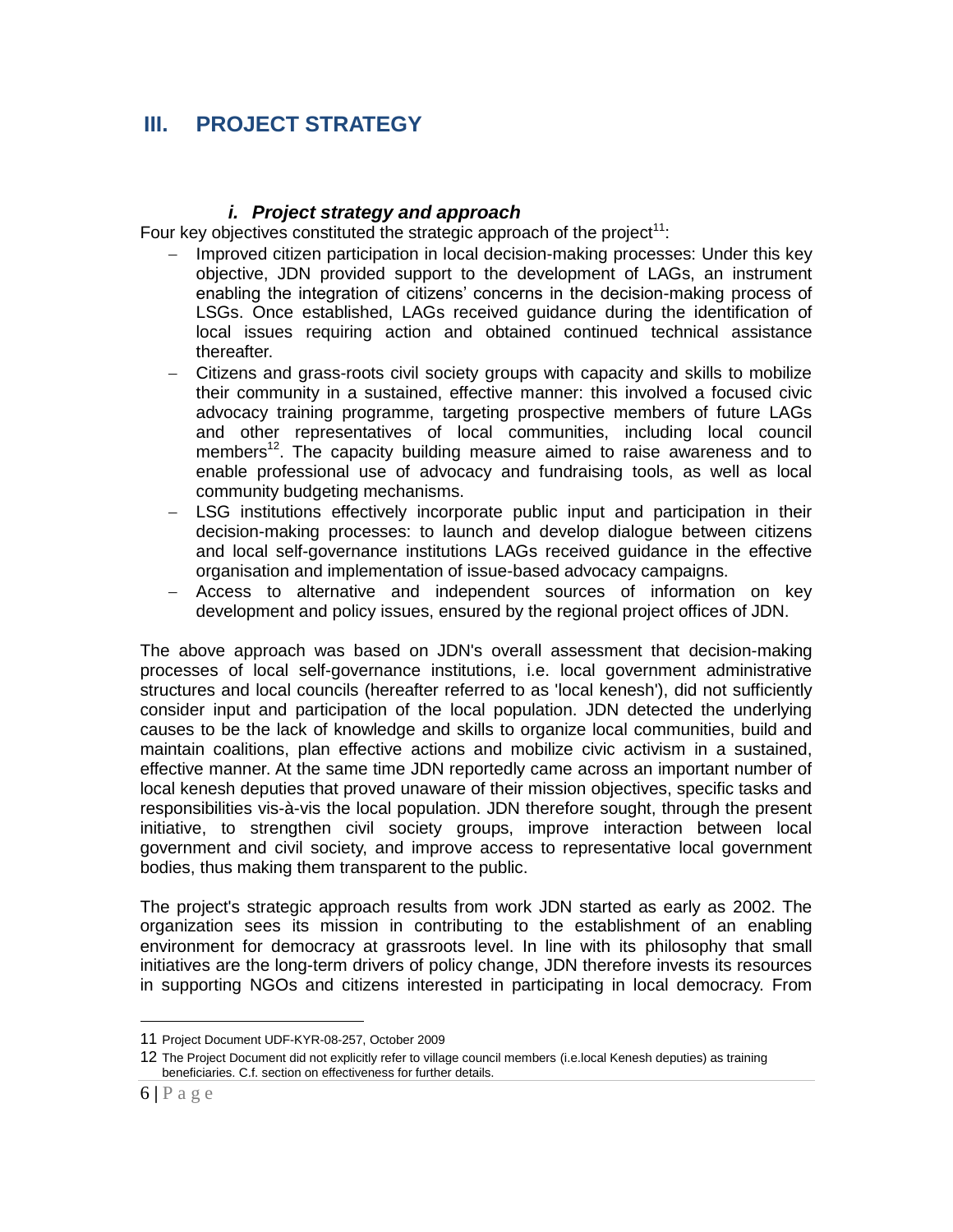2002 to 2009, JDN, through its regional presence across Kyrgyzstan, has established relationships with local communities and local government officials, with support and guidance provided by the National Democratic Institute for International Affairs (NDI) under the framework of the project 'Information Centres to Support Democracy'. Following this seven-year period, the present project, in terms of scale and coverage, was the first JDN implemented on its own.

The commonality of local development issues JDN identified throughout the country linked to topics such as land management, water, housing, education, social services, health services, waste management and tax collection/management - and JDN's growing network of civil activists with capacity development needs provided the basis for the project idea. Consequently, JDN's strategic approach was to address local development issues through a nationally coordinated, but locally steered concept of discussion clubs, formalised LAGs and round tables. Training and information dissemination needs were also addressed locally, with the regional project offices obtaining guidance from the national coordination office in the form of training of trainers and the sourcing of news for local information dissemination activities.

JDN managed the project from a small coordination office in Bishkek, with its Executive Director, Mr. Umar Madjun, carrying overall implementation responsibility, supported by Mr. Manas Toktombaev, who at the time was in charge of the project's overall  $coordination<sup>13</sup>$ . The actual division of roles among the staff of the project coordination office corresponded to the description in the project document. JDN's Executive Director monitored performance for compliance with the project's objectives with the support of the project coordinator, who was in charge of daily guidance and oversight of activities by the ten field offices. For the purposes of budget control the coordinator collaborated closely with the project accountant.

The project's field offices were ran as foreseen by regional project directors, whose daily operations relied on the support of a local project assistant each. Narrative activity reports and visitor/trainee statistics information were submitted to the Bishkek coordination office on a weekly basis for monitoring and reporting purposes. The coordination office offered guidance and feedback in return and conducted occasional site visits. The Executive Director highlighted that it was considered unnecessary to impose additional or rigorous control measures on the regional project offices, given the collaborative relationship established since 2002. As a matter of JDN's policy, interference with detailed aspects of the work conducted by the field offices was avoided, as these were trusted to know best how to ensure project implementation in line with local needs. Therefore, regional directors had the authority, for example, to autonomously assign priorities among the project's nine training modules provided by the coordination office.

<sup>13</sup> Mr. Manas Toktombaev has left JDN after the project's completion for personal reasons. Mr Majdun, who accompanied evaluators during the field visits, was aware of most of the project's technical aspects.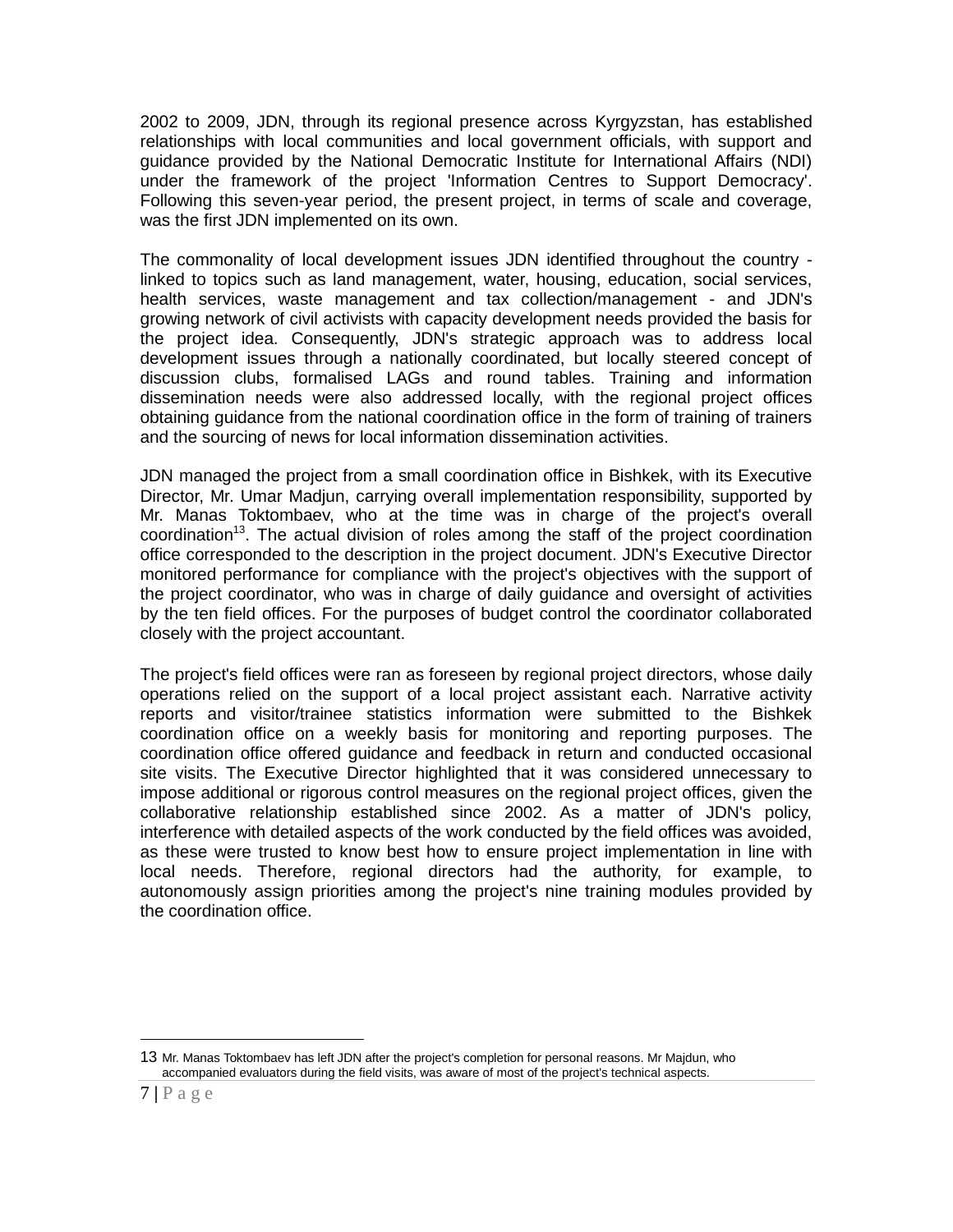# *ii. Logical framework*

The Project Document translates JDN's project approach into a structured and detailed plan of project activities and intended outcomes, which are geared towards the achievement of the project's four key objectives. The framework below aims to capture the project logic systematically, also attempting to eliminate confusion between outcomes and impacts the evaluators at times observed in the Final Narrative report.

| <b>Project</b><br><b>Activities</b>                                                                                                                               | <b>Intended</b><br>outcomes                                                                                                   | <b>Medium term</b><br><b>impacts</b>                                                                         | <b>Long term</b><br>development<br>objectives                                                                                                       |
|-------------------------------------------------------------------------------------------------------------------------------------------------------------------|-------------------------------------------------------------------------------------------------------------------------------|--------------------------------------------------------------------------------------------------------------|-----------------------------------------------------------------------------------------------------------------------------------------------------|
| Identify issues of<br>local concern in<br>community<br>discussions; identify<br>local leaders/activists<br>in discussion club<br>meetings; develop<br><b>LAGs</b> | At least 20 LAGs (2<br>per regional project<br>office location)<br>established                                                | Specific issues of<br>local concern are<br>being addressed                                                   | Improved citizen<br>participation in local<br>decision-making<br>processes                                                                          |
| Develop training<br>materials, train<br>trainers; train LAGs,<br>consult LAGs on<br>action plan<br>development and<br>progress                                    | 20 focused civic<br>advocacy trainings<br>organized and<br>monthly consultations<br>held for at least 20<br><b>LAGs</b>       | <b>Local communities</b><br>organized, coalitions<br>built, effective actions<br>planned                     | Citizens and grass-<br>roots civil society<br>groups with capacity<br>and skills mobilize<br>their community in a<br>sustained, effective<br>manner |
| <b>LAGs initiate and</b><br>implement advocacy<br>campaigns, hold<br><b>Round Tables with</b><br>stakeholders                                                     | 20 LAG advocacy<br>campaigns<br>conducted, including:<br>MoUs signed, local<br><b>Kenesh deputies</b><br>monitored and rated. | Dialogue between<br>citizens and local<br>self-governance<br>institutions is<br>developed                    | <b>LSG</b> institutions<br>effectively incorporate<br>public input and<br>participation in their<br>decision-making<br>processes                    |
| Compile/distribute<br>news digests;<br>subscribe to<br>regional/national<br>newspapers,<br>electronic legal<br>database, internet                                 | Regular access to<br>resources,<br>periodicals and legal<br>materials                                                         | <b>Better informed</b><br>project office visitors,<br>project participants,<br><b>NGO and LAG</b><br>members | Access to alternative<br>and independent<br>sources of<br>information on key<br>development and<br>policy issues                                    |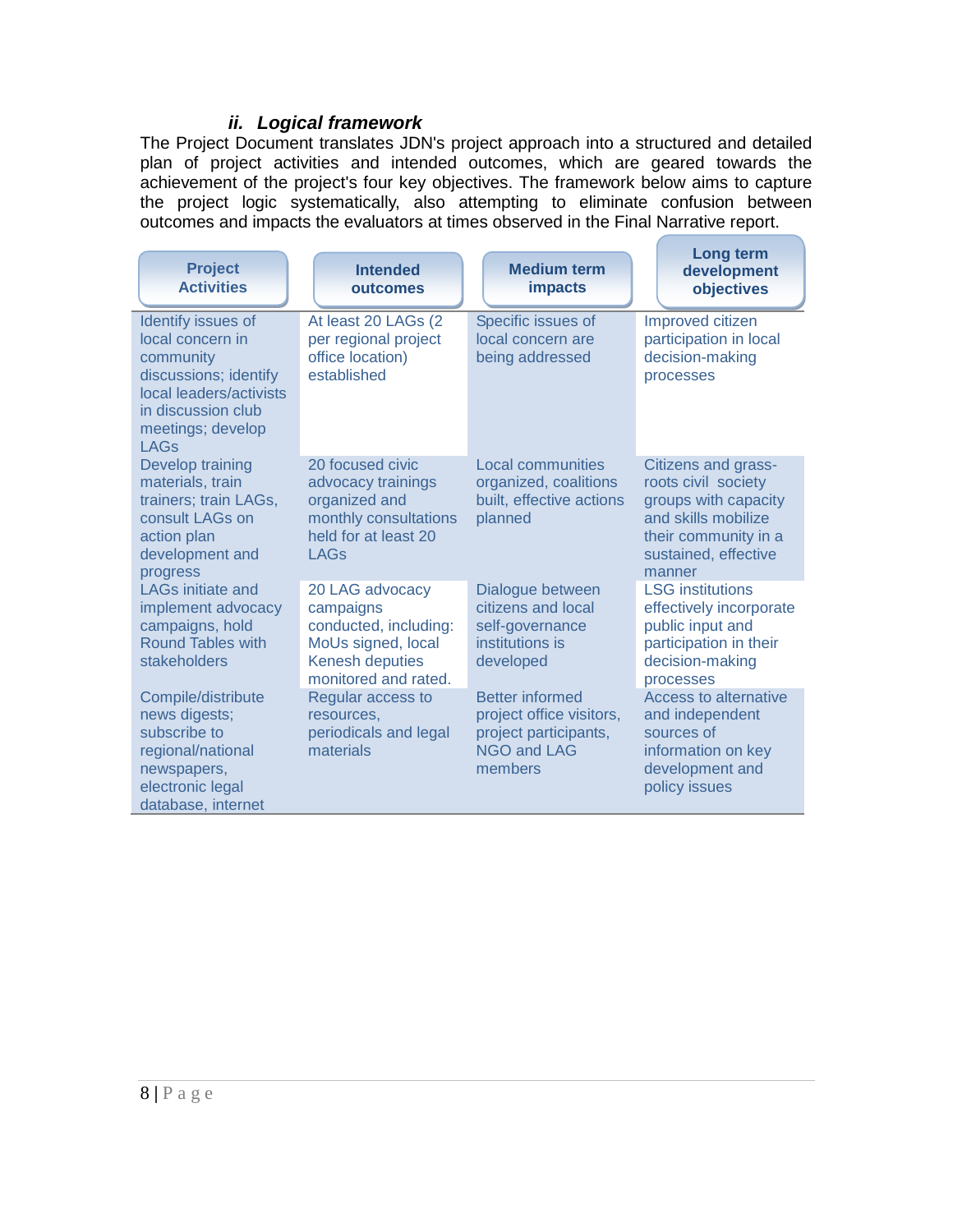# **IV. EVALUATION FINDINGS**

### *i. Relevance*

#### *Baseline situation*

Key data of JDN's baseline survey, which considered responses of 3,741 residents, provides evidence that exchange and cooperation between Kenesh deputies and the population was initially almost absent in the local areas covered by the project<sup>14</sup>.

The survey was conducted among visitors of the regional project offices' resource centres and by project staff visiting citizens at their homes. Survey questions were jointly formulated by the coordination and the regional offices during the Training of Trainers session and via electronic communication. Five core questions were consistently applied by all offices (see above list of key findings), to which locally relevant questions could optionally be added<sup>15</sup>. Answers to optional questions aiming to identify pressing local issues also revealed that the specific responsibilities of local Keneshes were widely unknown, as citizens chose topics over which LSG has no authority (among those most frequently mentioned: teacher salaries, law enforcement and corruption).

**Baseline Survey (December 2009 – January 2010): Key Findings** 

- $\sim$  91.5% were not satisfied with the performance of their local Kenesh (village council).
- $\triangle$  76.7% were unaware of activities in which their local Kenesh deputy was involved.
- $\sim$  86.0 % had never participated in meetings with their local Kenesh deputy.
- 4 89.1% claimed their local Kenesh deputy had never reported his/her activities to the citizens.
- 4 95.1% had never requested support from their local Kenesh deputy.

With most of the core questions indicating tasks and obligations of local Kenesh deputies, the baseline survey actually represented the project's first awareness-raising effort among the local population, while at the same time confirming the relevance of measures supporting citizens' capacity building, enabling participatory action and disseminating policy and development information.

#### *The project response*

Survey findings were taken into consideration as foreseen<sup>16</sup> for the planning of the training of LAGs, the advocacy campaigns and the development of information material for the wider public: Survey results did not constitute a direct input to the development of the content of training materials, but led to adjustments in the training curriculum<sup>17</sup>. Regional project directors were encouraged to assign priorities in accordance with the specific local needs expressed by the survey results, when exploiting the resulting pool of nine training modules made available by the coordination office.

<sup>14</sup> Neither the mid-term nor the final narrative report provided baseline survey data. During the field visit evaluators were able to obtain aggregated (country-wide) information only.

<sup>15</sup> Two regional offices made additions (Chayek/Naryn and Karakol).

<sup>16</sup> Project Document UDF-KYR-08-257, October 2009

<sup>17</sup> C.f. section on effectiveness for further details.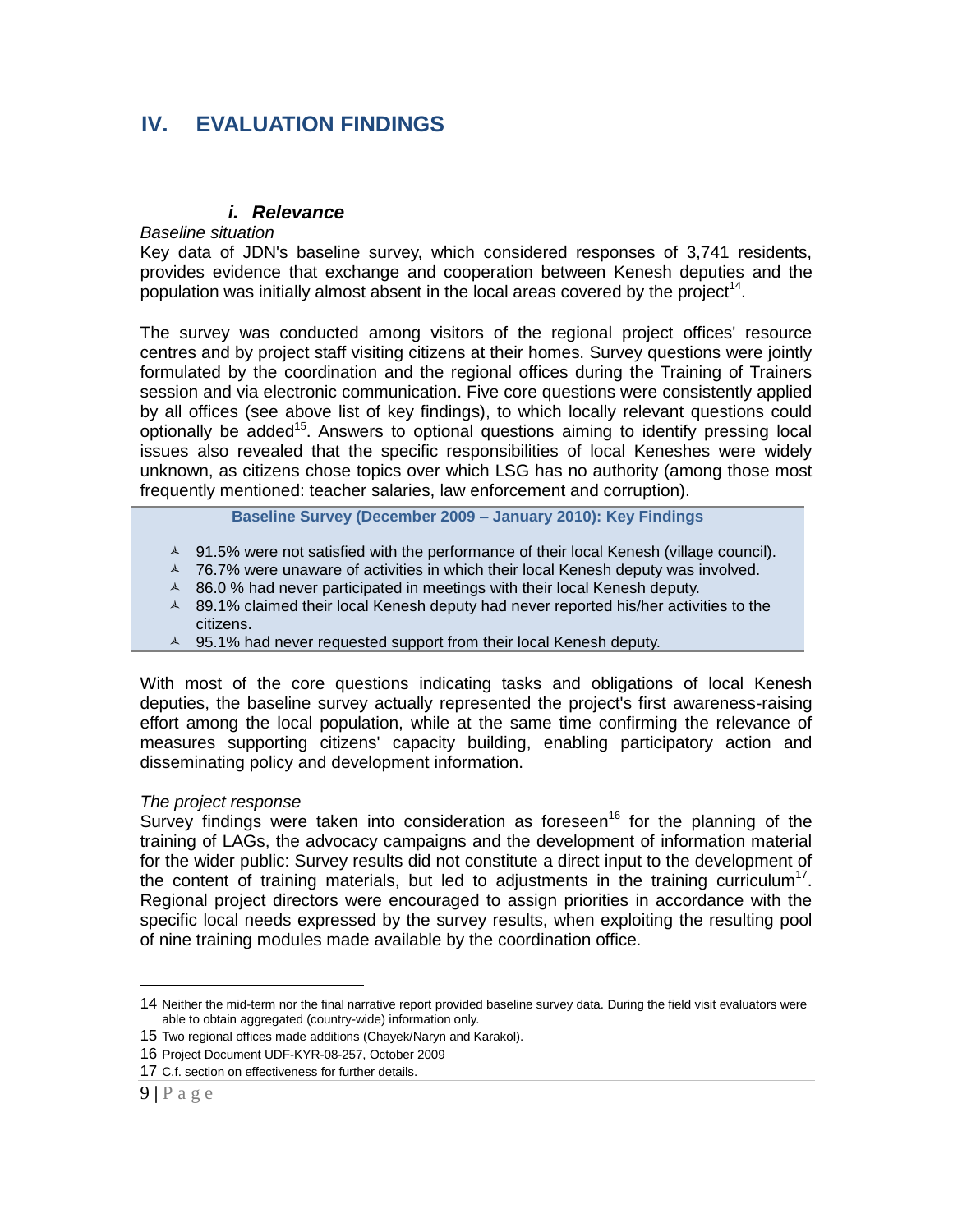Following their participation in the Training of Trainers, regional project directors for the subsequent conduct of the training of future LAG members had a comprehensive set of materials at their disposal, which according to JDN's Executive Director was previously not available in such depth in Kyrgyzstan. Survey findings were also the subject of discussions with local Kenesh deputies held in the context of the advocacy campaigns' round tables/discussion clubs, mainly with the objective to agree on ways to improve the relationship between local community members and their Kenesh deputies and to raise awareness about citizen's interest and right to participate in the decision-making process.

Each of the ten project offices then also launched an information campaign addressing the wider public. Taking into account the citizens' low levels of awareness about activities and duties of local Kenesh deputies reported by the baseline survey, this included most importantly the production and dissemination of two information leaflets, which in most cases were developed in close collaboration between the regional project directors and the local Keneshes. The first leaflet contained detailed descriptions of the budget structure and services to be provided by the local Kenesh and the second leaflet contained an overview of the responsibilities and full contact details of individuals at each local Kenesh.

*The action plan of the MoU signed between LAG and local Kenesh of Karakol* is consistent with many of the key findings of the baseline survey. It foresees, among others, the joint identification of local issues and solutions; the timely provision of information by the city Kenesh about regional normative acts it adopted and about decisions made by its regular and ad hoc committees; advance communication by the city Kenesh of time and agenda of its own and of its committee meetings; provision of support to the implementation of the project through LAG member and Kenesh deputy participation in Round Tables and the conduct of public meetings. In addition, the joint drafting of recommendations for the Karakol City Kenesh Development Strategy was agreed.

## *ii. Effectiveness*

The project produced the outputs foreseen in the Project Document. The following focuses on information not covered by the project holder's reporting and/or where evaluators established that outputs surpassed the initial plan, providing their assessment from a quantitative and/or qualitative point of view.

#### *Establishment of Local Action Groups*

Altogether, 25 LAGs with a membership of about 185 persons were established throughout the lifetime of the project. The 25% higher actual than intended turnout can be explained with the fact that LAGs in some cases were established to address an individual issue rather than on the basis of a territorial definition. The LAG membership range varied between 4 and 18 (planned: 5 to 15), with the largest groups being Naryn (18), Kyzyl-Adyr (18), Kyzylkiya (16), Tashkumyr (16) and Nookat (14)<sup>18</sup>.

<sup>18</sup> Source: JDN. These figures were obtained during the field visit and include all local areas covered by the project with the exception of Chaek, for which specific LAG data was unavailable.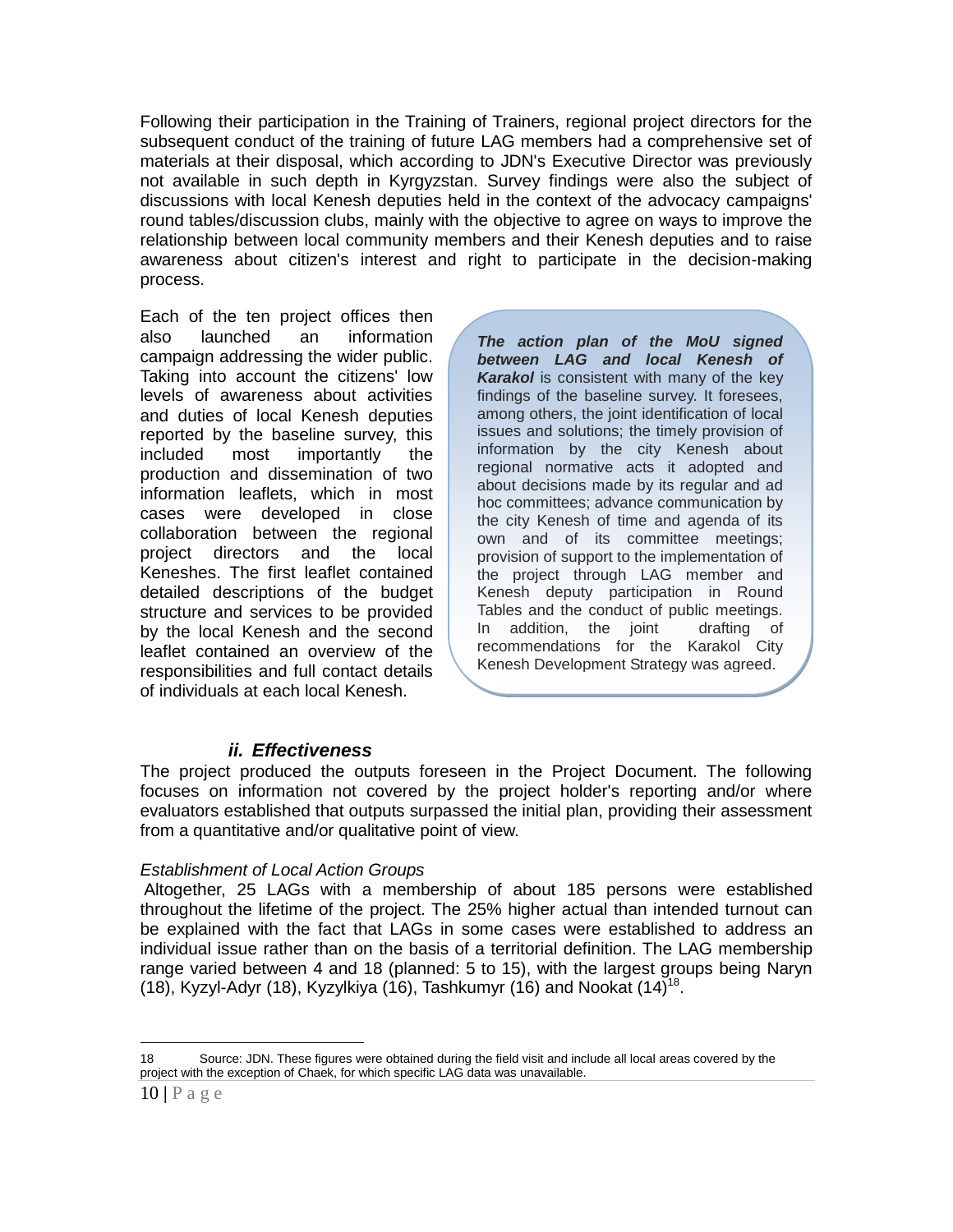Typical LAG members included engaged citizens, business representatives, teachers, students, retired persons, NGO representatives and others. Local Kenesh deputies have been noted among the membership of 11 Local Action Groups<sup>19</sup>.

#### *Training Activities*

In quantitative terms, the number of training beneficiaries clearly exceeded the original plan: project statistics reveal that training was also open to individuals not directly

involved but interested in the mission of LAGs (made available to altogether 1,705 of such beneficiaries). In qualitative terms it has been noted that the project holder expanded the project's target group by offering local Kenesh deputies training on their roles and responsibilities: during discussion club meetings many local Kenesh deputies had openly admitted to never having read the legislation governing their work (a total of 151 local Kenesh deputies were trained on this subject).

A LAG member who teaches Law students in Karakol, introduced the survey results and information materials produced by the project into the curriculum of the courses she holds at the Technical College. She highlighted the importance of the project's campaign material and the value they add to the training of her students in the context of their research about the relationship between citizens' fundamental/social rights and local self governance.

More topics were added to the initially planned four subjects<sup>20</sup> of the project's training curriculum, partially in direct response to the needs identified by the baseline survey and partially to complement the contents of the initially planned advocacy training offer. These included most notably two training series on the above mentioned subject of roles and responsibilities of local Kenesh deputies, which were held for LAGs (including citizens interested in the work of LAGs) and separately for local Kenesh deputies. The training module for local Kenesh deputies focused on the law on local self government, about which a considerable number of village council members were unaware (see above).

Other additional training modules, which contributed to the 164 training sessions JDN regional offices delivered within the frame of the project, covered the following topics:

- Fundraising for the implementation of advocacy campaigns;
- Development and submission of petitions to competent authorities;
- Budget hearings (monitoring budget execution by the local Kenesh).

### *Advocacy Campaigns*

Throughout the project JDN facilitated a wide range of advocacy campaigns to address numerous local issues identified during the LAG formation process. Aiming to resolve pressing problems, discussion clubs were used as the main vehicle in advocacy campaigns, thus bringing engaged citizens together with local stakeholders. Among the typical discussion club participants were interested local citizens, LAG members, NGOs, local Kenesh deputies and other relevant officials.

<sup>19</sup> In most cases one individual member per LAG, in other cases between approx. 20% and 30% of a LAG's total membership.

<sup>20</sup> As per Project Document, these were: (a) local issues definition, (b) advocacy planning, (c) supporter recruitment methods and (d) public participation and oversight mechanisms.

<sup>11</sup> **|** P a g e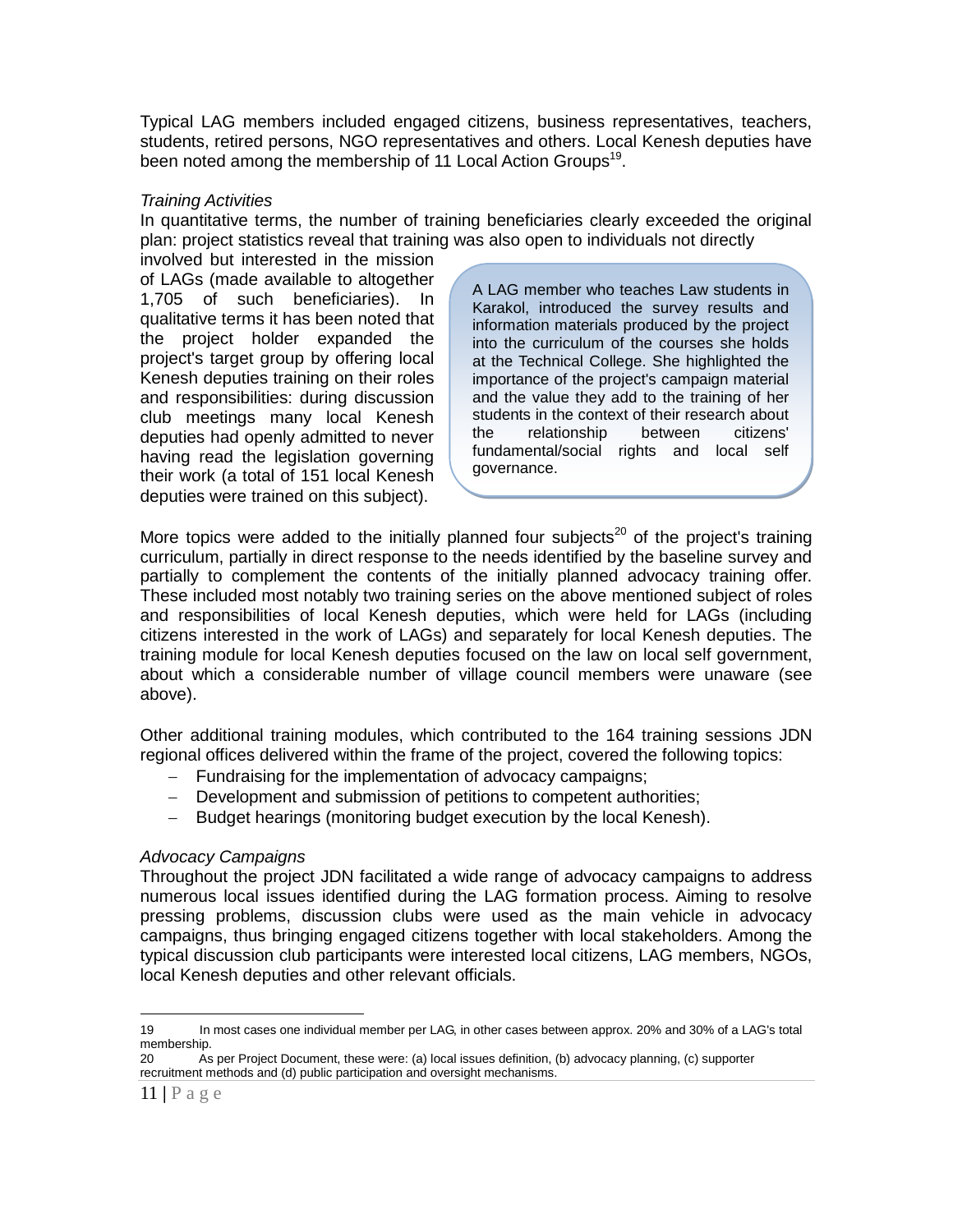While it was impossible to exactly establish how many of such campaigns were carried out, the below overview<sup>21</sup> of round tables/discussion clubs held in each of the supported regions leaves little doubt that the planned minimum of twenty campaigns was exceeded.

| <b>JDN Regional Office</b> | <b>Discussion</b><br><b>Clubs held</b> | <b>Participants</b> |
|----------------------------|----------------------------------------|---------------------|
| Atbashy                    | 87                                     | 430                 |
| <b>Belovodskoe</b>         | 48                                     | 320                 |
| Chaek                      | 40                                     | 338                 |
| Karakol                    | 40                                     | 935                 |
| Kochkor-Ata                | 27                                     | 92                  |
| <b>Kyzyl-Adyr</b>          | 100                                    | 591                 |
| Kyzyl-Kiya                 | 30                                     | 242                 |
| Naryn                      | 44                                     | 364                 |
| <b>Nookat</b>              | 60                                     | 227                 |
| <b>Tash-Kumyr</b>          | 40                                     | 164                 |
| Total                      | 516                                    | 3703                |

Discussion clubs were held both at JDN regional office premises and in on the spot "mobile" discussion clubs. The latter gave citizens the opportunity to provide evidence of an issue, e.g. in the city of Karakol mobile discussion club considerations included: household equipment damaged by electricity supply cuts and variations; a conservation issue prompted by sale of parkland and the subsequent cutting of trees; and a bridge urgently requiring repair.

Meetings with LAGs and JDN's regional offices revealed that a variety of other advocacy campaign tools were exploited to promote the issues pursued by the LAGs:

In *Karakol* cooperation with the media led to the organisation of four press conferences, with the participation of the deputy head of the city Kenesh. Topics included the results of the baseline survey and a number of local issues including the significant increase of city bus fares. Participation in two radio programmes provided the opportunity to explain to citizens what they can expect from the local Kenesh and how they can follow and monitor the activities of individual local Kenesh deputies.

A number of issues identified by the youth is being taken care of by a LAG in *Naryn*. In order to confront Naryn's local Kenesh deputies and its mayor with pressing waste management issues the LAG's youth most remarkably produced a video and organised a clean city action day ('subotnik') on 29 May 2010, during which the local population and some city officials were collecting waste and swept the streets.

### *Access to information*

According to JDN's records, a total of 77,369 visitors made use of the information sources offered by its ten regional project offices, which included daily news digests

<sup>21</sup> Source: JDN

<sup>12</sup> **|** P a g e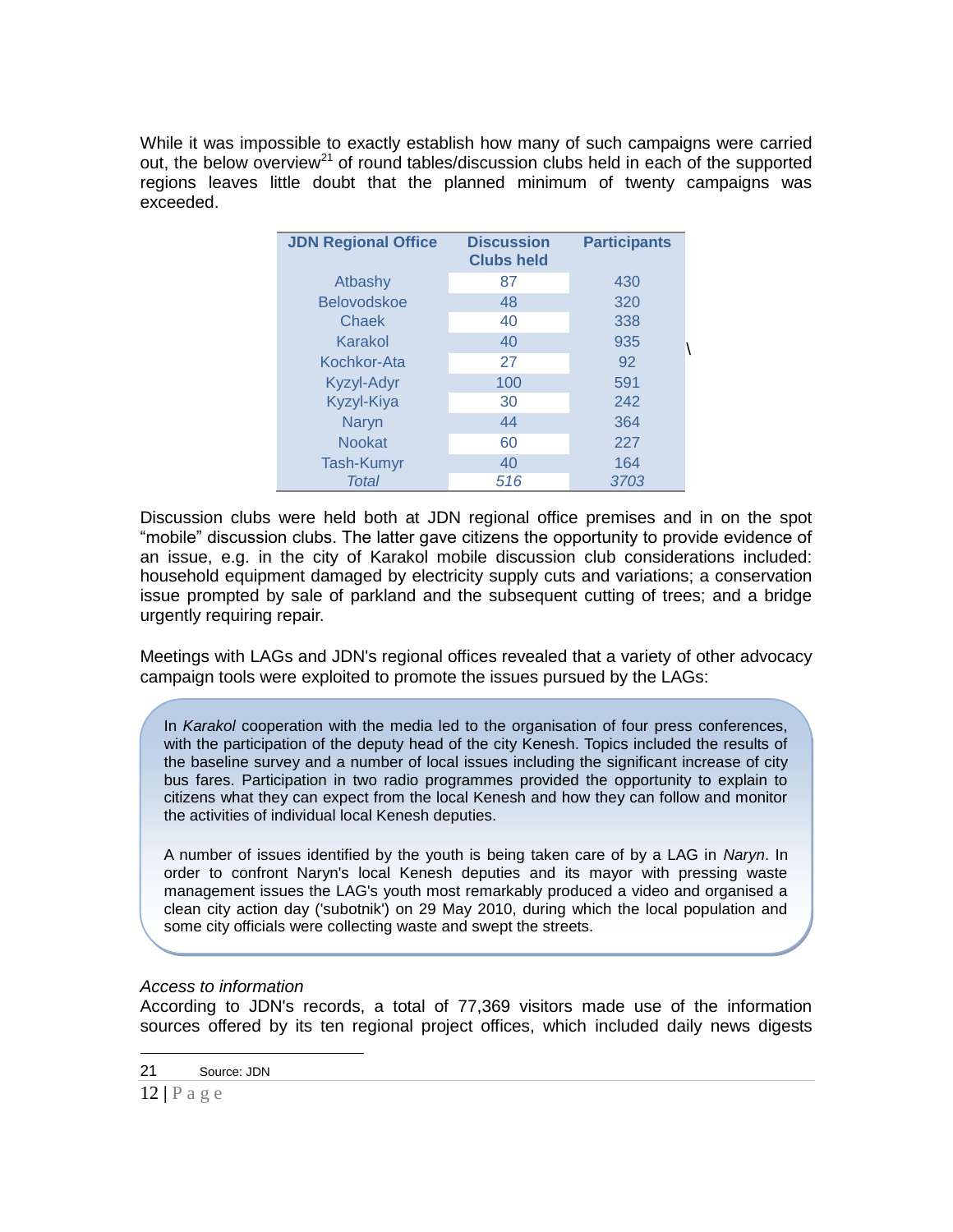prepared by project staff, ten local and national newspapers, the electronic legal database TOKTOM and the Internet. Among the most frequent service requests were the news digest (39,789), access to the office's library/newspapers (25,628) and other enquiries (7,806).



**Enquiries made by citizens about JDN's, information resources: Atbashi office log book**

Project staff also maintained a log book of persons visiting the office to make use of its information services. In the summary of all regional offices below<sup>22</sup> most user groups display a fairly balanced representation. The disproportionate share of the 'specialists and office workers' category was explained to be due to the interest in accessing the legal database TOKTOM.

| 1.1%  |
|-------|
| 4.5%  |
| 6.2%  |
| 7.7%  |
| 8.4%  |
| 8.7%  |
| 9.2%  |
| 13.1% |
| 30.3% |
|       |

# *iii. Efficiency*

Considering the project's outcome, its delivery involved modest levels of expenditure. Equipment expenses were solely committed for the purchase of thirteen sets of laptop computers and digital cameras for the coordination office and each of the regional project offices. Other office equipment was not budgeted for, as JDN managed to cut costs using its existing infrastructure previously acquired with NDI funding.

Costs associated with the (i) training of end-beneficiaries (i.e. delivery of nine modules in total) and (ii) the facilitation of of a variety of meetings (e.g. round tables and discussion clubs) were actually reflected to a large extent as salary costs in the project budget

<sup>22</sup> Source: JDN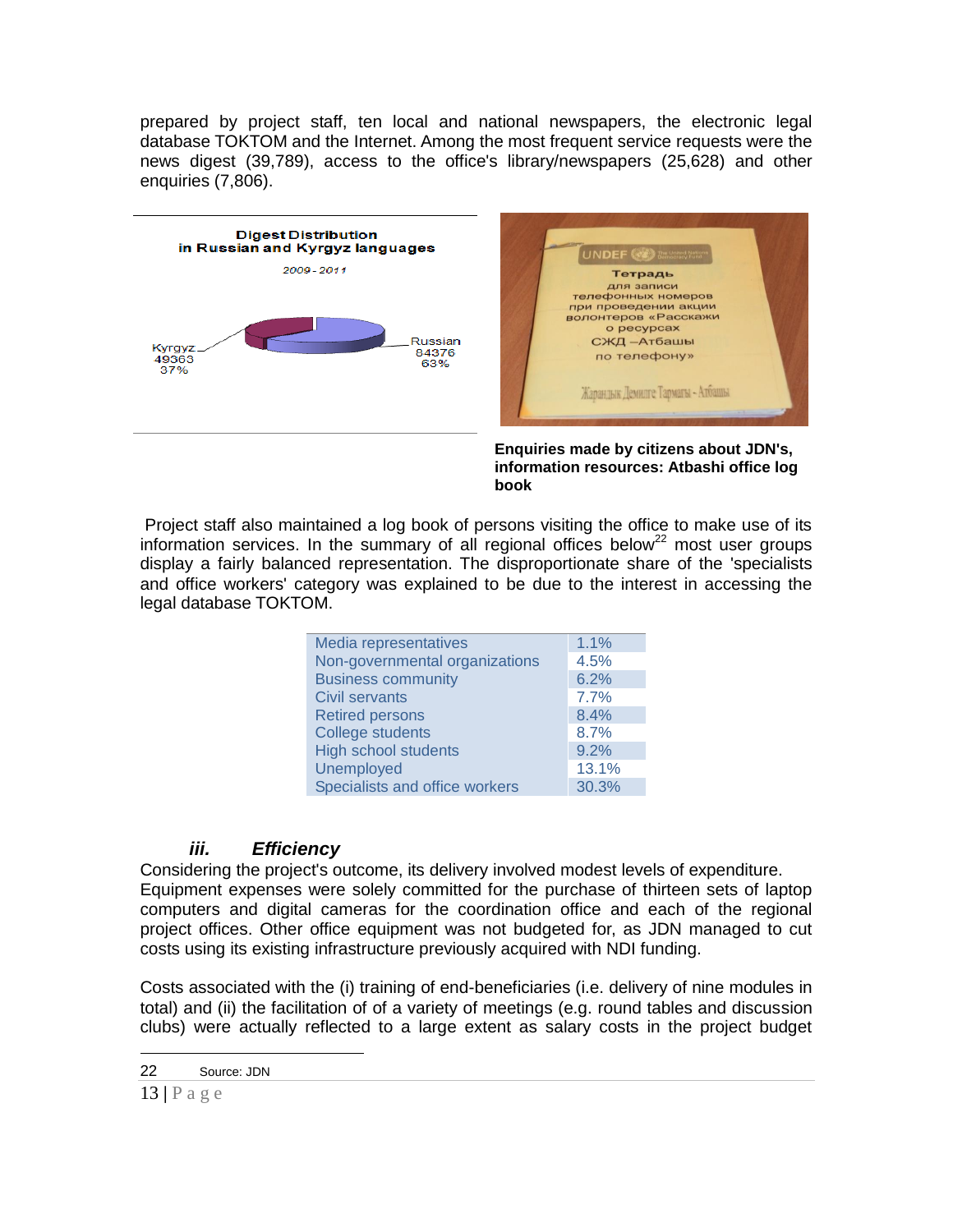(30%). With these constituting the principal activities of JDN's field staff (regional directors and assistants), the project's main expenditure (38% of the budget) was used for training and facilitation, including ToT. Breaking this amount (USD 104,395) over the total number of training beneficiaries (185 LAG members, 151 local Kenesh deputies and 1,705 citizens) provides an estimated average cost of USD 51 per trainee.

The methodology and supporting materials for six training modules were developed by, and at the expense of, JDN's founding member NDI; the remaining three were developed at very reasonable costs covered by the project's budget resources (e.g. an amount of USD 300 was spent for external expertise to develop the module on civil monitoring and control). Advocacy and outreach expenses covering campaign leaflets, newspaper subscriptions and news digest production correspond to an expenditure ratio of 5%.

JDN's staff costs related to inputs for project coordination and M&E represent 9% of project expenditure. This is acceptable, given that JDN oversaw and guided implementation activities of ten regional project offices throughout the duration of the project.

No diversion from the monitoring and reporting mechanism outlined in the Project Document, which required field offices to submit weekly narrative and statistical reports, was found. Evaluators also found the obligation to maintain visitor logs fulfilled (see above under effectiveness), which included demographic information. The coordination office undertook monthly reviews of these inputs and carried out occasional field visits to monitor progress (e.g. both the Executive Director and the project coordinator participated in 7 round tables).



No potential for overlap or duplication with similar activities was found within the targeted or neighbouring communities. Instead, evaluators heard about citizens from neighbouring villages who requested the project to extend its assistance to them (e.g. in Kyzyl-Adyr, Talass oblast). By the end of the project, citizens in Naryn were prompted by an issue-based LAG's success to establish their own Local Action Group, which aims for an improvement of the quality of public services.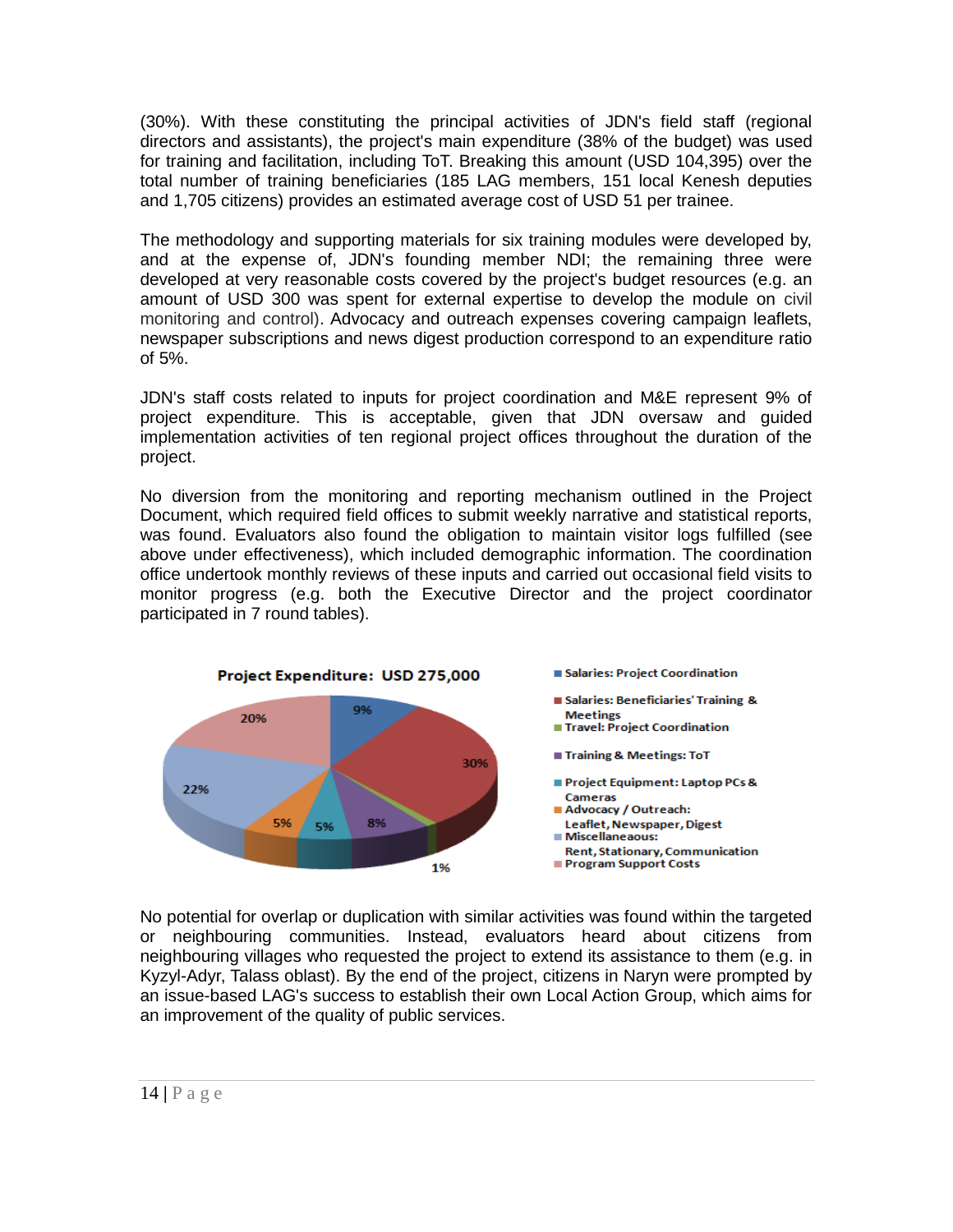### *iv. Impact*

Fifteen months after the completion of the baseline survey all regional project offices conducted a second survey. Evaluators detected a number of factors that may have affected the extent to which survey results should be considered sufficiently reliable to determine the project's impact.

|                  | <b>Outcome Survey (March 2011): Key Findings</b>                                                         |
|------------------|----------------------------------------------------------------------------------------------------------|
|                  | 4 29.5% were satisfied with the performance of their local Kenesh (baseline: 9.5%).                      |
| $\blacktriangle$ | 45.0% were aware of the activities in which their local Kenesh deputy was involved<br>(baseline: 23.3%). |
| $\blacktriangle$ | 62.0 % had participated in meetings with their local Kenesh deputy (baseline: 14.0%).                    |
| $\blacktriangle$ | 66.0% confirmed their local Kenesh deputy reports activities to his/her citizens<br>(baseline: 10.9%).   |
|                  | $\sim$ 12.8% requested support from their local Kenesh deputy (baseline: 4.9%).                          |
|                  |                                                                                                          |

JDN admittedly provided no methodological guidance to surveyors. Only four of the project's ten regional offices had previously carried out survey interviews and analysis during the NDI-supported period. As a consequence, when asked, project staff assumed but was unable to confirm whether the population interviewed during both survey rounds had been identical. As stated before (see above under relevance) interviews were conducted among regional office facility users and households visited by project staff. While the baseline survey considered responses of 3,741 persons (of which 54% male, 46% female), the outcome survey obtained access to 4,189 persons (of which 47% male, 53% female). No distinction was made as to whether interviewees belonged to the project's direct beneficiary group of trainees or not.

#### **Local service provision in Tup improved**

Citizens complained to Nikolai Tagyrov, chairman of the LAG in Tup, about the rough attitude of the staff of the local agency that issues passports. They reportedly obtained no guidance with the application process and were asked to pay bribes to obtain application forms. The LAG's chairman advised the head of the agency that he was going to monitor its performance, but no changes occured. The LAG continued its civic monitoring effort, filing two petitions (November 2010 and February 2011) to the regional authority's head of the department of registration. As a result, the agency's head of the rayon passport and visa service has been replaced. Househould equipment damage caused by voltage variations and sudden interruptions of electricity supply were another issue frequently experienced by the local population. The issue was brought up by a round table, which the LAG of Tup organised in cooperation with four other neighboring rayons. Both a local Kenesh deputy and a representative of the state electricity provider attended. As a consequence, the state electricity company has introduced a client management position and will open a phone hotline for citizens. Future electricity bills will include the hotline's contacts details and indicate the maximum time periods for eligible damage compensation claims. In addition, a court ruling initiated by the LAG's complaint found the existing electricity connection not compliant with current technical standards and ordered the construction of a new electricity transmission line.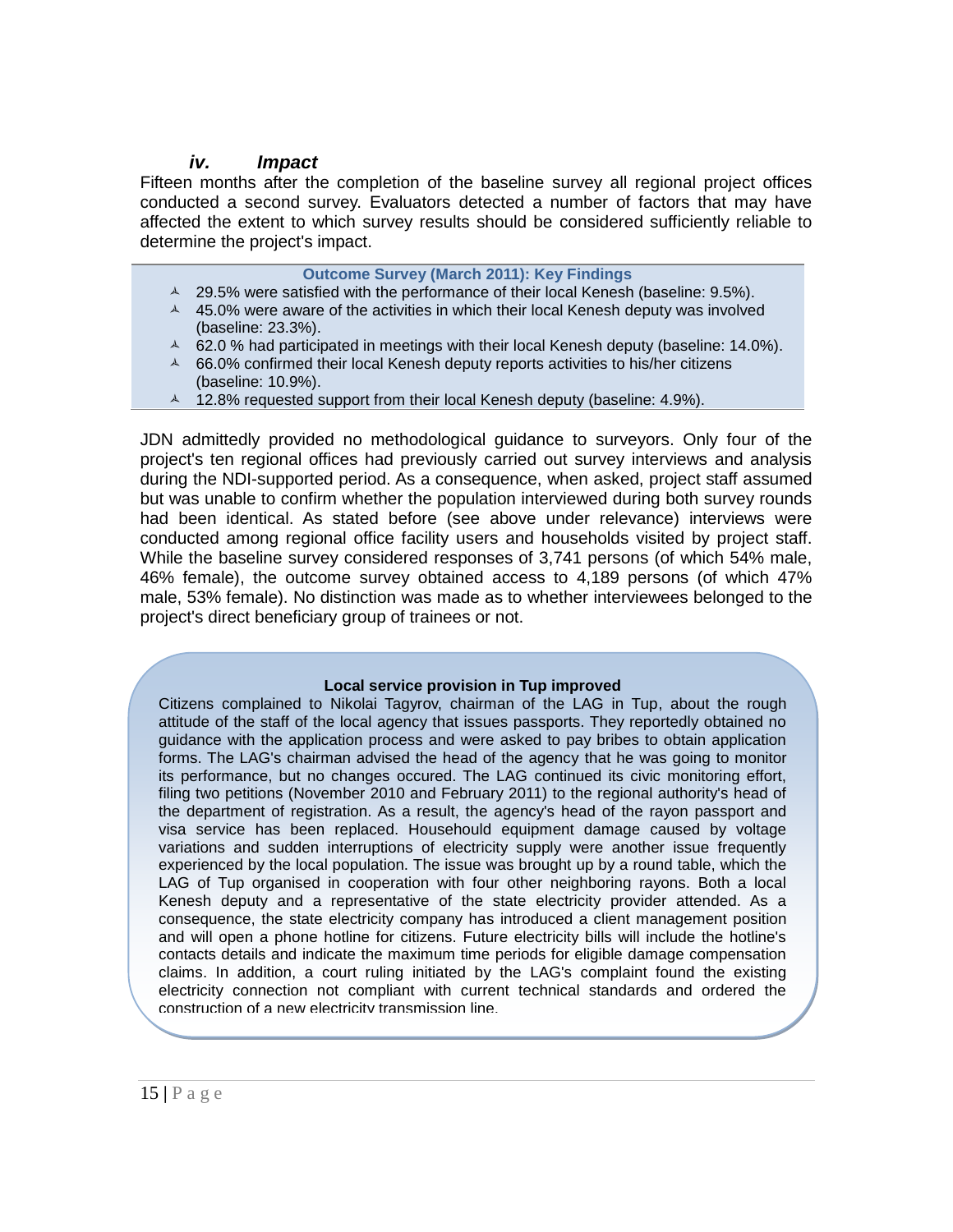There is no doubt that the above survey results are representative enough to confirm that awareness levels among the local population have significantly increased in the local areas targeted by the project. However, it is not possible to determine the extent to which the project's capacity building activities have contributed to this improvement, as the survey made no distinction between the general population and the actual beneficiaries of the project's LAG formation and training activities.

Interesting examples of indirect effects of the baseline survey were reported to evaluators in the city of Karakol. According to the regional project director these were prompted by the publication of the survey results in press conferences and a local newspaper (July 2010):

- Public diaries for each local Kenesh deputy were introduced by the city council. All citizens can access these diaries to inform themselves about the most recent and current activities of their local Kenesh deputies.
- A number of formerly low-profile local Kenesh deputies displayed a significant increase in activity to address areas of previous concern, which included the provision of playgrounds for children, the purchase of school equipment and of a yurt for public events, the repair of roads, and the installation of public toilets.

On the basis of success stories relating to LAGs across Kyrgyzstan that have served as a well-functioning platform to address previously identified concrete local issues, evaluators assume the project had positive impacts. As shown in the examples below, the project brought change to local communities, thanks to the introduction of a new mode of cooperation between local Kenesh deputies, other relevant stakeholders and the local population – a finding which is fully consistent with the population's improved awareness levels reported in the outcome survey.

#### **Stable electricity tariffs in Naryn secured**

According to Cholpon Omurbay Kyzy, former JDN regional project director, two significant increases of to the electricity tariff (3 soms were added in total to the previous tariff of 0.77 som per person/kwH) prompted the formation of the first and most influential issue-based LAG in Naryn. Citizens were dissatisfied with local authorities, which did not oppose the change, although the region's remote location (mountaineous area) justified a reduced tarif. Therefore LAG members collected signatures of 5,000 citizens, sent a petition to the president and invited regional and central government representatives to attend public meetings between January and April 2010 *(see images below)*. Although LAG members throughout the campaign found themselves exposed to phone threats, prosecution and targeted electricity supply cuts, they successfully mobilised the local population's participation in public meetings with officials, which ultimately led to a reduction to price levels previously charged in 2010. A second issuebased LAG in Naryn rayon composed of three neighboring villages aimed to find out why an important number of families below the poverty line had lost state benefits they previously had been granted.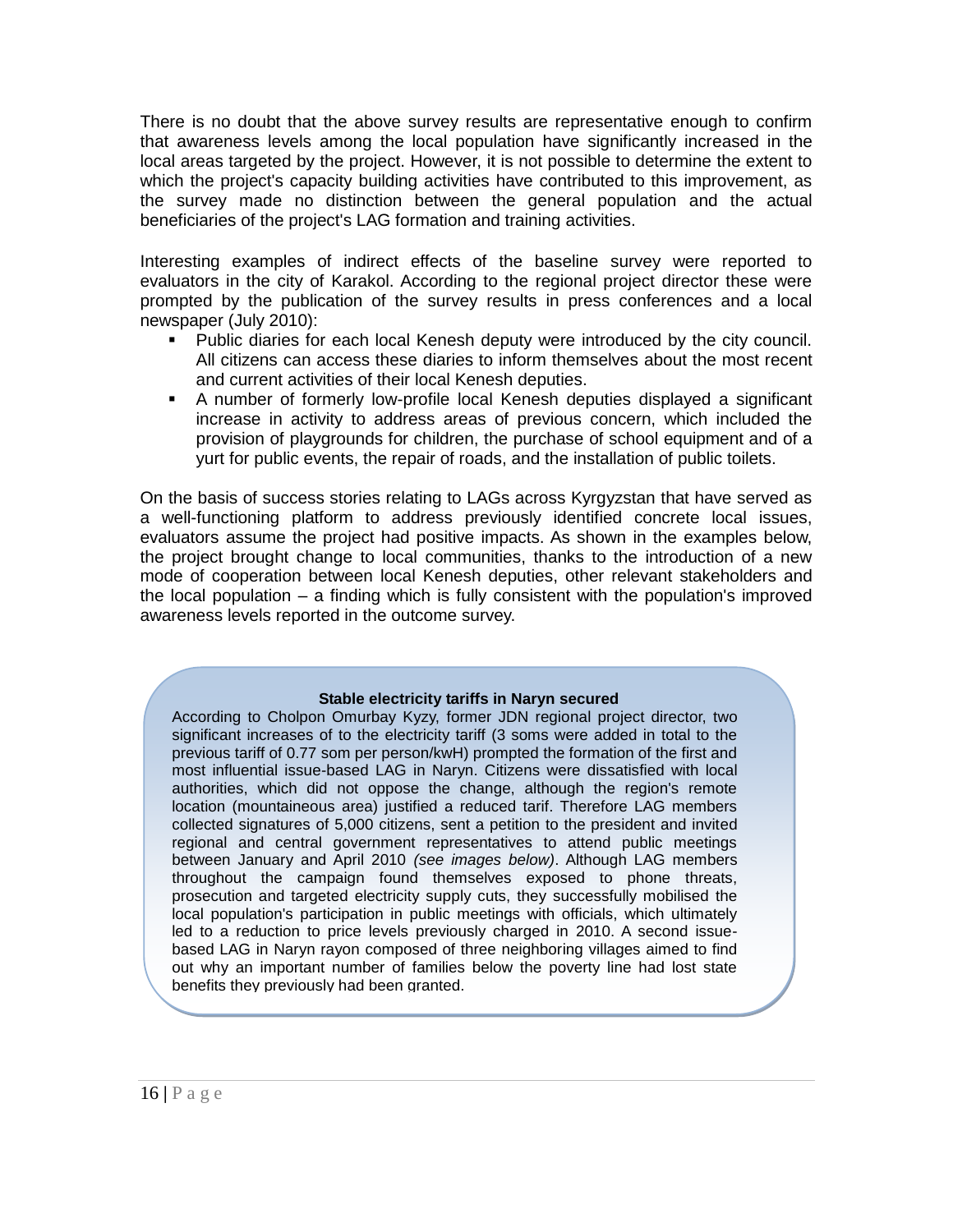

**Public meetings in Naryn between January and April 2010**

#### **Waste management issues in Koksai solved**

The LAG, supported by the project's regional director, Dilara Moldogazieva (Kyzyl-Adyr), identified waste management as an issue requiring urgent attention, as the site in use was close to the village's water management facility and kindergarten. Following a meeting with local Kenesh deputies the local government cleared the area within two months and leased it to a private person for farmland cultivation. However, garbage started to fill up a river bank adjacent to the newly designated waste disposal area outside the village *(see below left image)*. Following six months of discussion clubs and round table meetings between LAG members, Kenesh deputies and other stakeholders, a definitive location was officially sanctioned through a spatial planning decision of the competent local authority. In addition, the LAG, in cooperation with a local NGO, successfully applied for support from a Dutch organization for cooperation with developing countries (PSO). Funds were used to plant trees along the river bank, once it had been cleared of garbage by LAG members and public service workers. According to Dilara Moldogazieva, the final site allocation as well as the protection and management of the river bank by the agency for environmental protection would have not happened without the continuous efforts of the members of the LAG.





**Left: previous waste management issues in Koksai. Right: first revenue-based salaries paid out thanks to a successful local economic initiative of local farmers in Akmus.**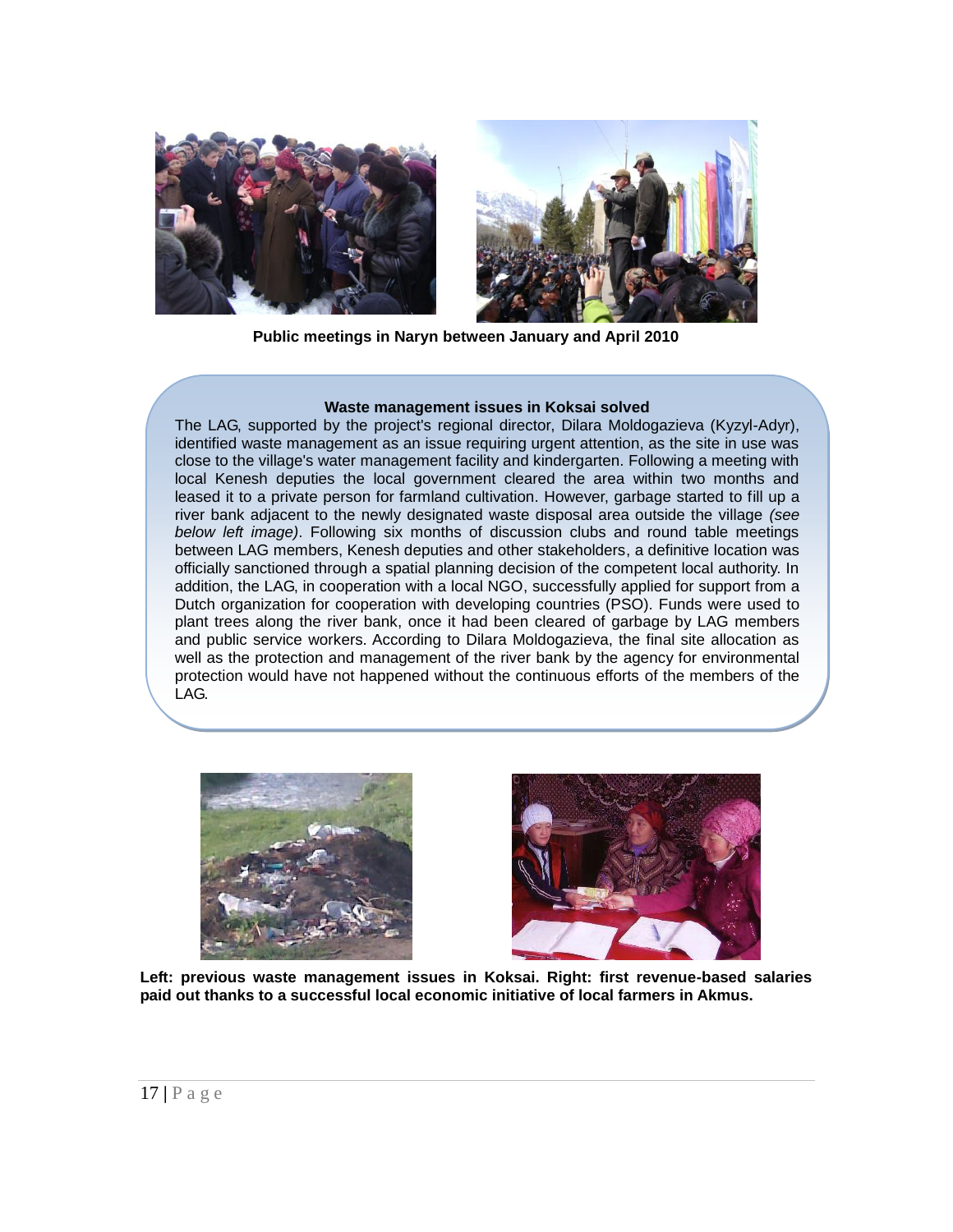#### **Local economic development in Akmus launched**

Musaeva Kalicha, former JDN regional director in Atbashi, reports with pride how members of the LAG in Akmus took the initiative to turn their skills and local traditions into sustainable income. Among the LAG members were small-scale farmers, who mainly produced milk. At round table meetings they presented local Kenesh deputies with their idea of running a milk processing facility to jointly sell a variety of dairy products. The LSG agreed to provide a building comprising two separate rooms and the LAG successfully applied for external funding (from the Kyrgyzstan-New Zealand Rural Trust Fund) for milk processing equipment. Locally sold products include ayran, butter, kurut and sour cream. The new facility is self-sustaining: previously a volunteer force, six women are now being paid a salary *(see above right image)*. Given this success, parts of the proceeds are continuously put aside for future investment in an enlarged facility

## *v. Sustainability*

Both the results of the outcome survey and the achievements of LAGs provide evidence that the project intervention helped numerous citizens to realize that they have the possibility to act upon or get involved in local decision making processes. During their interviews with LAG members and JDN project staff evaluators witnessed that the impact of this involvement has encouraged continued mobilization and generation of new ideas for the future, in particular in areas affecting the quality of life of local communities (e.g. local services, local infrastructure and local economic development). Furthermore, the project's effects have prompted citizens from neighboring communities not covered by UNDEF support to voice their expectations.

So far the project has initiated a process that is likely to be sustained where functioning cooperation mechanisms between citizens and local Keneshes are now in place, as they provide the necessary enabling environment for continued learning and sharing among all members of the community, including those not yet familiar with participatory processes. The likelihood of an autonomous expansion of this capacity-building process to other local areas not covered by the project, though, is unlikely, as learning and knowledge exchange between neighbouring communities will require additional time and resources for which no management or coordination and financing instruments are in place.

Since the LAGs of this project followed different approaches and objectives, it is assumed that it will be of little relevance whether all of them will continue to exist. They were formed for different reasons: some of them were launched spontaneously to solve a particular issue, while others had been established to implement long-term action plans on a rather institutionalized basis (e.g. registration as NGO). First and foremost, it is the empowered citizen on which continued participation in local governance will depend. However, the fact that LAGs in some cases (either independently or in association with NGOs) have been able to raise funds is a good sign for sustainability.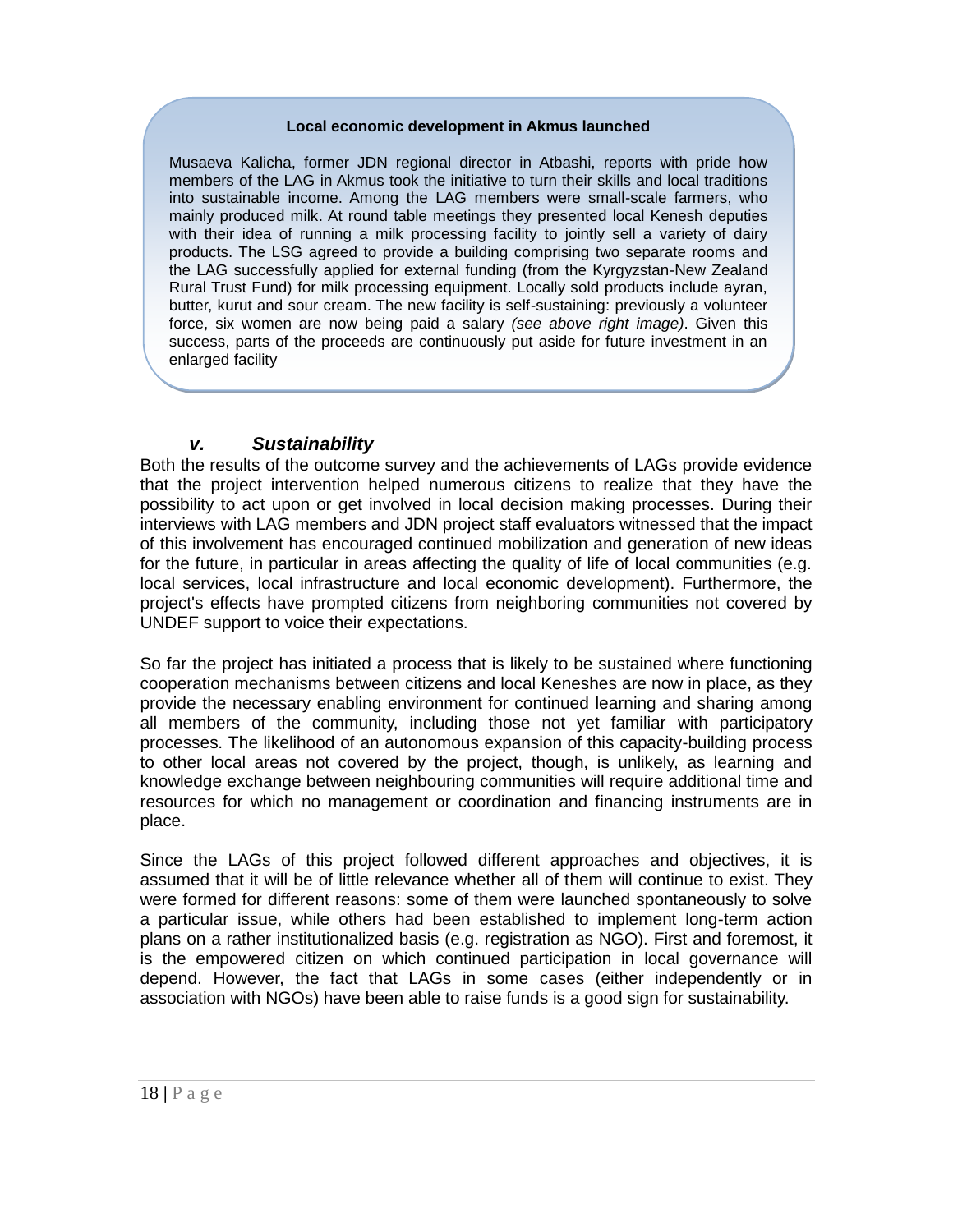### *vi. UNDEF Value Added*

Project staff in most cases proudly made use of UNDEF's full organizational name<sup>23</sup> to clarify the funding of project activities and materials. According to JDN the UNDEF grant support often facilitated the cooperation with local Kenesh deputies and local authorities (e.g. during the negotiations of Memoranda of Understanding), who preferred a neutral UN agency over previous support by NDI, which was often perceived as a 'political movement'.

# **V. CONCLUSIONS**

*i.* JDN's implementation approach left each of its ten regional offices with the autonomy required to *organize the project's modular training and meeting program in accordance with specific local needs, which ensured relevance and impact* for the population living in the cities and villages supported by the project. In addition, access to alternative information sources and the availability of field staff for consultation, in particular to assist with the organization of joint activities and the formulation of action plans, petitions and complaints, were particularly appreciated by LAG members.

*ii.* Based on the findings related to effectiveness, the project's training program achieved the objective to provide local communities with the capacities and skills required to *mobilize citizens and grass-roots civil society groups in a sustained and effective manner.* The fact that JDN expanded its training offer to local Kenesh deputies was beneficial to the joint planning and progress of effective actions undertaken as part of the project's advocacy campaigns.

*iii.* The documented outputs lead evaluators to the conclusion that the collaboration between JDN's coordination office in Bishkek and the ten regional project directors locally implementing the project functioned well. As reported**,** *actual outputs in most cases exceeded the initial plan***.** The fact that achievements and documentary evidence were not fully relayed by the project's reporting to UNDEF is most likely due to scarce resources in JDN's coordination office and its very limited English language capacity.

*iv.* Due to the unavailability of survey data measuring the effect of the project's LAG formation and training activities on its actual beneficiaries, evaluators collected numerous testimonials to document the impact of LAG members' cooperation with local Kenesh deputies and other stakeholders. These success stories provide

<sup>23</sup> The actual use of UNDEF's logo and explanation of its mission was rarely observed.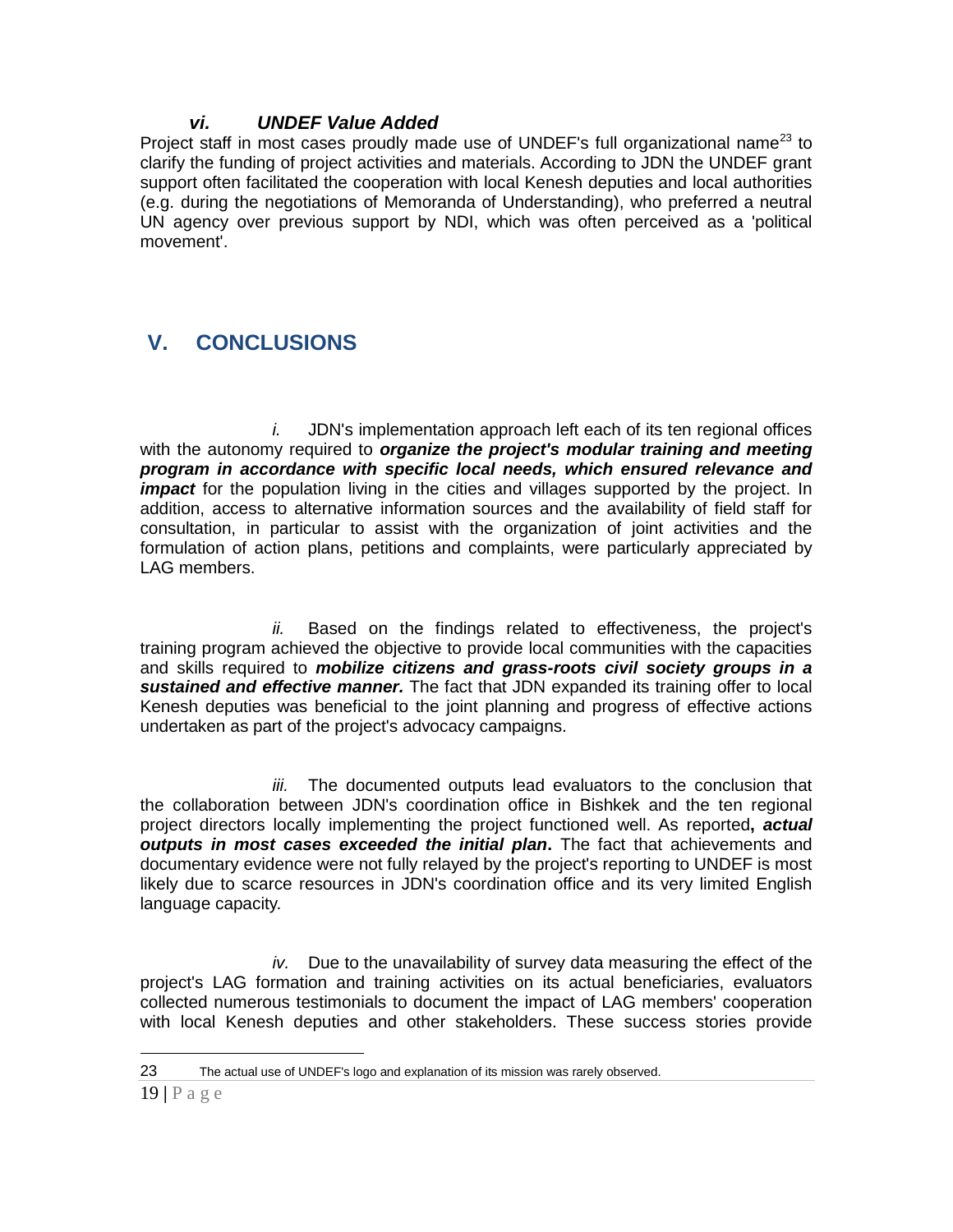evidence that *a new form of dialogue between citizens and representatives of local self-governance and other key institutions has been developed*, and that public input and participation now is effectively considered in decision-making processes relevant to local communities.

*v.* The above conclusions demonstrate that citizens have become pro-active and have taken action to improve the quality of life of their local communities. *This development evaluators consider irreversible, in particular as LAG members in various cases have continued to take initiative or have made new plans beyond the end of the UNDEF-supported project period*. However, evaluators noted in some other cases an absence of a clear separation between proper LAG initiative and technical assistance provided by regional JDN offices. This points to a lack of strategic orientation within JDN and potentially undermines the sustainability of these LAGs, as they already display signs of resignation over the loss of supporting field staff and reduced access to alternative information and consultation.

# **VI. RECOMMENDATIONS**

To strengthen the outcome and similar projects in the future, evaluators recommend to project holders and UNDEF:

*i.* With regards to the unavailability of survey data measuring the effect of the project and for baseline (and in particular outcome) surveys to become useful for measuring impact of UNDEF-funded interventions *it is essential that interviews are conducted with the direct beneficiaries of the project's activities*. We therefore suggest that JDN organises additional surveys. These should be conducted by region and separately among former (a) LAG members, (b) training beneficiaries and (c) users of the project offices' facilities, in order to obtain precise information about remaining and new needs. Survey results will enable JDN to identify new project ideas and will support the organisation in developing more detailed strategic objectives. This in turn may attract new support from donors and implementing partners, which the organization will need to take LAGs to the next level (e.g. from learning to knowledge sharing; from local democracy initiative to local economic development).

*ii.* Concerning our observation that there was sometimes no clear separation between LAG initiative and JDN technical assistance activity we recommend that *JDN in close collaboration with its former field staff revisits and further develops its mission statement.* This will require pooling of experience and an exchange of lessons learned from the present project, for JDN and its regional branches to establish themselves as a credible and continued partner for the future needs of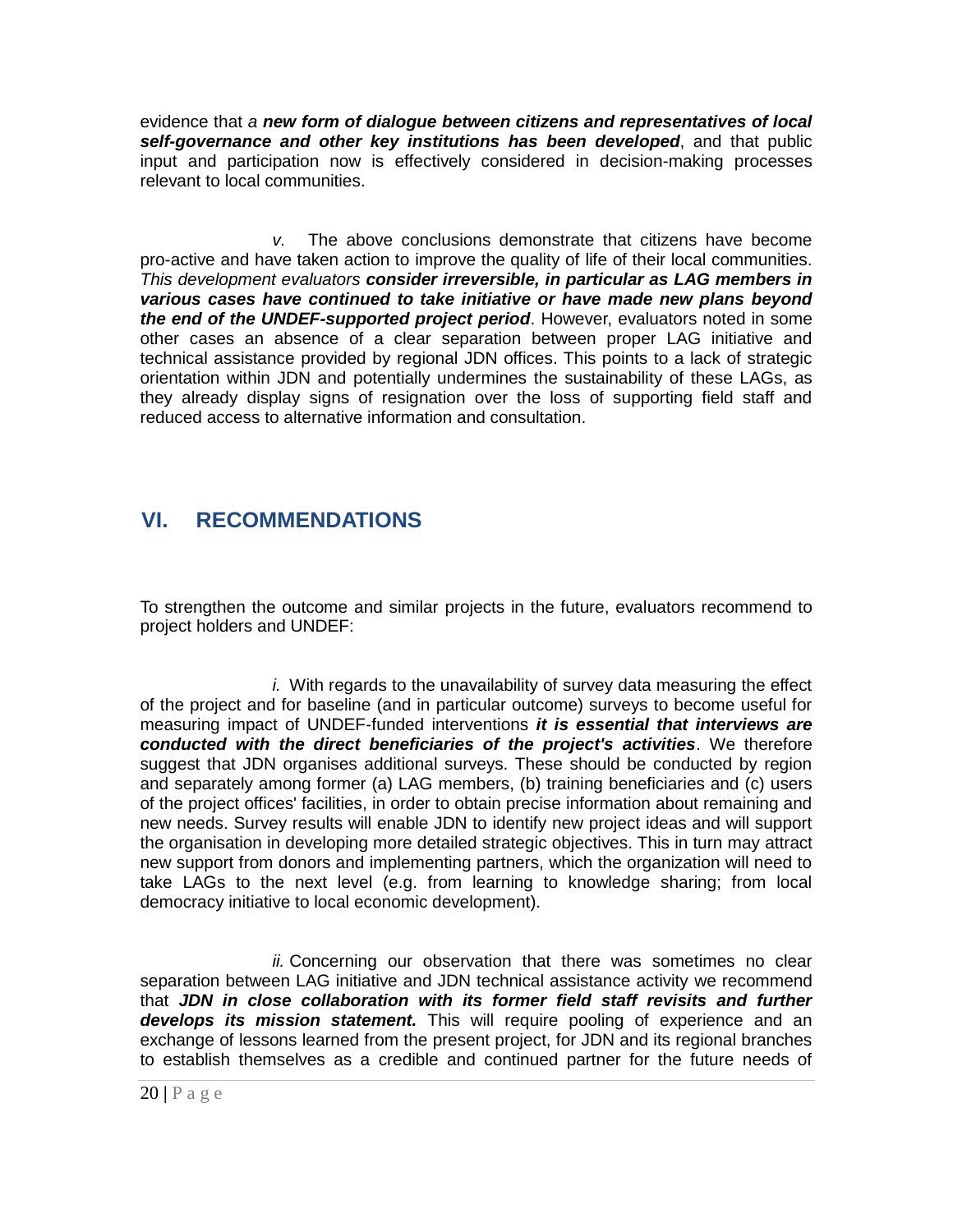LAGs. JDN sees its mission in contributing to the establishment of an enabling environment for democracy at grassroots level, but we have not found any evidence of the project's embedding into JDN's long-term strategy. The project's local assistance offer through regional offices was entirely dependent on UNDEF funding and there is no concept on how to ensure or justify JDN's local presence in the future.

*iii.*Based on the above we recommend to *UNDEF to become more explicit vis-à-vis applicants about the benefits of generating and using comparative survey data* (baseline vs. outcome). We suggest UNDEF consider giving preference to applications that include solid survey approaches.

*iv.* We also believe that the *strategic aspect of project applications requires project promoters to clarify their "programmatic aspirations*", i.e. applicants should be encouraged to explain to UNDEF the relationship between their project application and their organization's long-term approach in supporting the project's beneficiaries.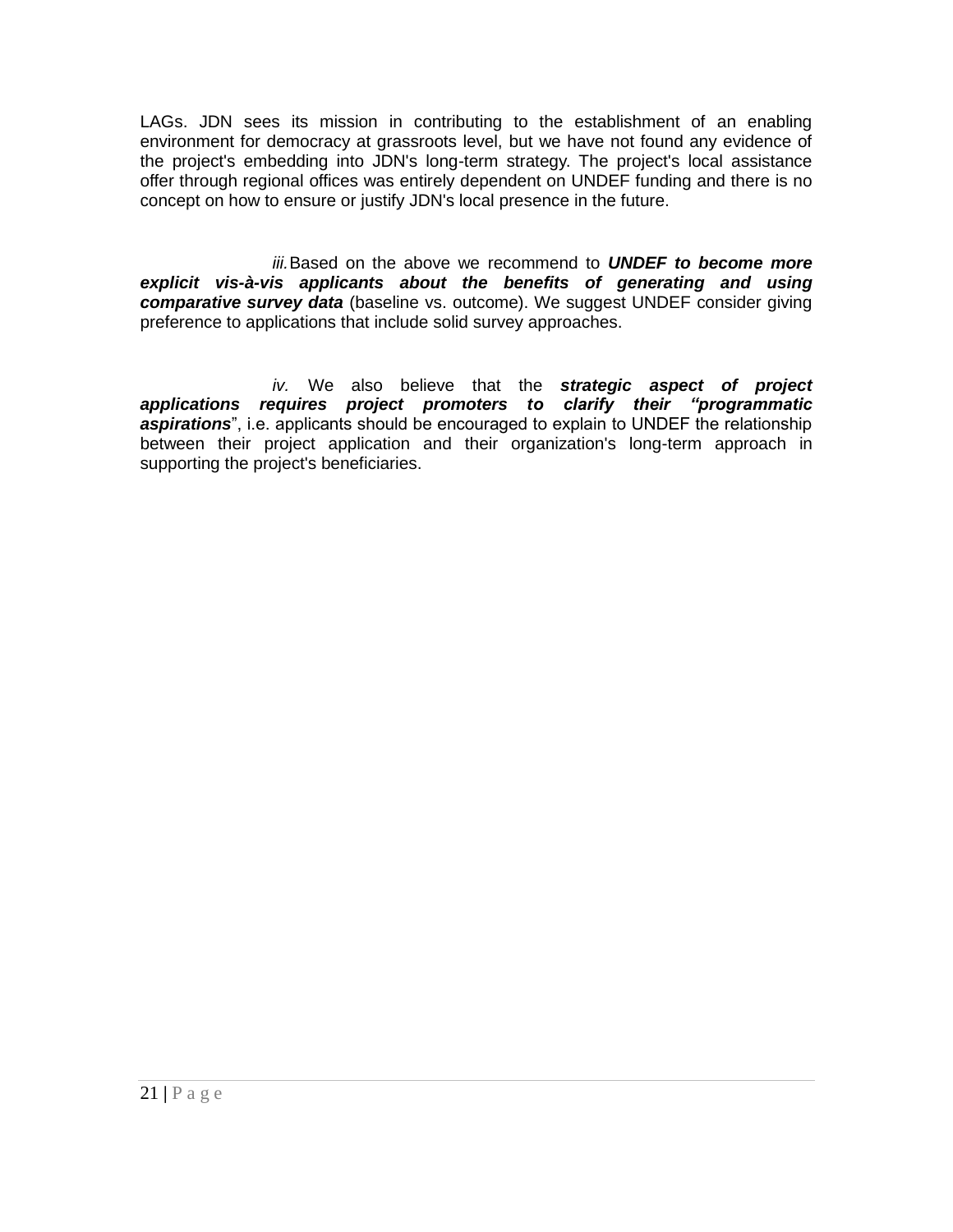# **VII. ANNEXES Annex 1: Evaluation questions**

| <b>DAC</b><br>criterion         | <b>Evaluation Question</b>                                                                                                                                                                                        | <b>Related sub-questions</b>                                                                                                                                                                                                                                                                                                                                                                                                                                                                                                            |
|---------------------------------|-------------------------------------------------------------------------------------------------------------------------------------------------------------------------------------------------------------------|-----------------------------------------------------------------------------------------------------------------------------------------------------------------------------------------------------------------------------------------------------------------------------------------------------------------------------------------------------------------------------------------------------------------------------------------------------------------------------------------------------------------------------------------|
| <b>Relevance</b>                | To what extent was the<br>project, as designed and<br>implemented, suited to<br>context and needs at the<br>beneficiary, local, and<br>national levels?                                                           | A Were the objectives of the project in line with the needs and<br>priorities for democratic development, given the context?<br><sup><math>\triangle</math></sup> Should another project strategy have been preferred rather<br>than the one implemented to better reflect those needs,<br>priorities, and context? Why?<br>Were risks appropriately identified by the projects? How<br>appropriate are/were the strategies developed to deal with<br>identified risks? Was the project overly risk-averse?                             |
| <b>Effectiven</b><br>ess        | To what extent was the<br>project, as implemented,<br>able to achieve objectives<br>and goals?                                                                                                                    | <sup>A</sup> To what extent have the project" s objectives been reached?<br>$\triangle$ To what extent was the project implemented as envisaged by<br>the project document? If not, why not?<br>A Were the project activities adequate to make progress<br>towards the project objectives?<br>What has the project achieved? Where it failed to meet the<br>outputs identified in the project document, why was this?                                                                                                                   |
| <b>Efficiency</b>               | To what extent was there<br>a reasonable relationship<br>between resources<br>expended and project<br>impacts?                                                                                                    | ▲ Was there a reasonable relationship between project inputs<br>and project outputs?<br>▲ Did institutional arrangements promote cost-effectiveness<br>and accountability?<br>Was the budget designed, and then implemented, in a way<br>that enabled the project to meet its objectives?                                                                                                                                                                                                                                               |
| <b>Impact</b>                   | To what extent has the<br>project put in place<br>processes and<br>procedures supporting the<br>role of civil society in<br>contributing to<br>democratization, or to<br>direct promotion of<br>democracy?        | <sup><math>\triangle</math></sup> To what extent has/have the realization of the project<br>objective(s) and project outcomes had an impact on the<br>specific problem the project aimed to address?<br>A Have the targeted beneficiaries experienced tangible<br>impacts? Which were positive; which were negative?<br>$\triangle$ To what extent has the project caused changes and effects,<br>positive and negative, foreseen and unforeseen, on<br>democratization?<br>Is the project likely to have a catalytic effect? How? Why? |
| <b>Sustainabi</b><br>lity       | To what extent has the<br>project, as designed and<br>implemented, created<br>what is likely to be a<br>continuing impetus<br>towards democratic<br>development?                                                  | <sup><math>\triangle</math></sup> To what extent has the project established processes and<br>systems that are likely to support continued impact?<br>Are the involved parties willing and able to continue the<br>project activities on their own (where applicable)?                                                                                                                                                                                                                                                                  |
| <b>UNDEF</b><br>value-<br>added | To what extent was<br>UNDEF able to take<br>advantage of its unique<br>position and comparative<br>advantage to achieve<br>results that could not have<br>been achieved had<br>support come from other<br>donors? | ▲ What was UNDEF able to accomplish, through the project,<br>that could not as well have been achieved by alternative<br>projects, other donors, or other stakeholders (Government,<br>NGOs, etc).<br>$\triangle$ Did project design and implementing modalities exploit<br>UNDEF" s comparative advantage in the form of an explicit<br>mandate to focus on democratization issues?                                                                                                                                                    |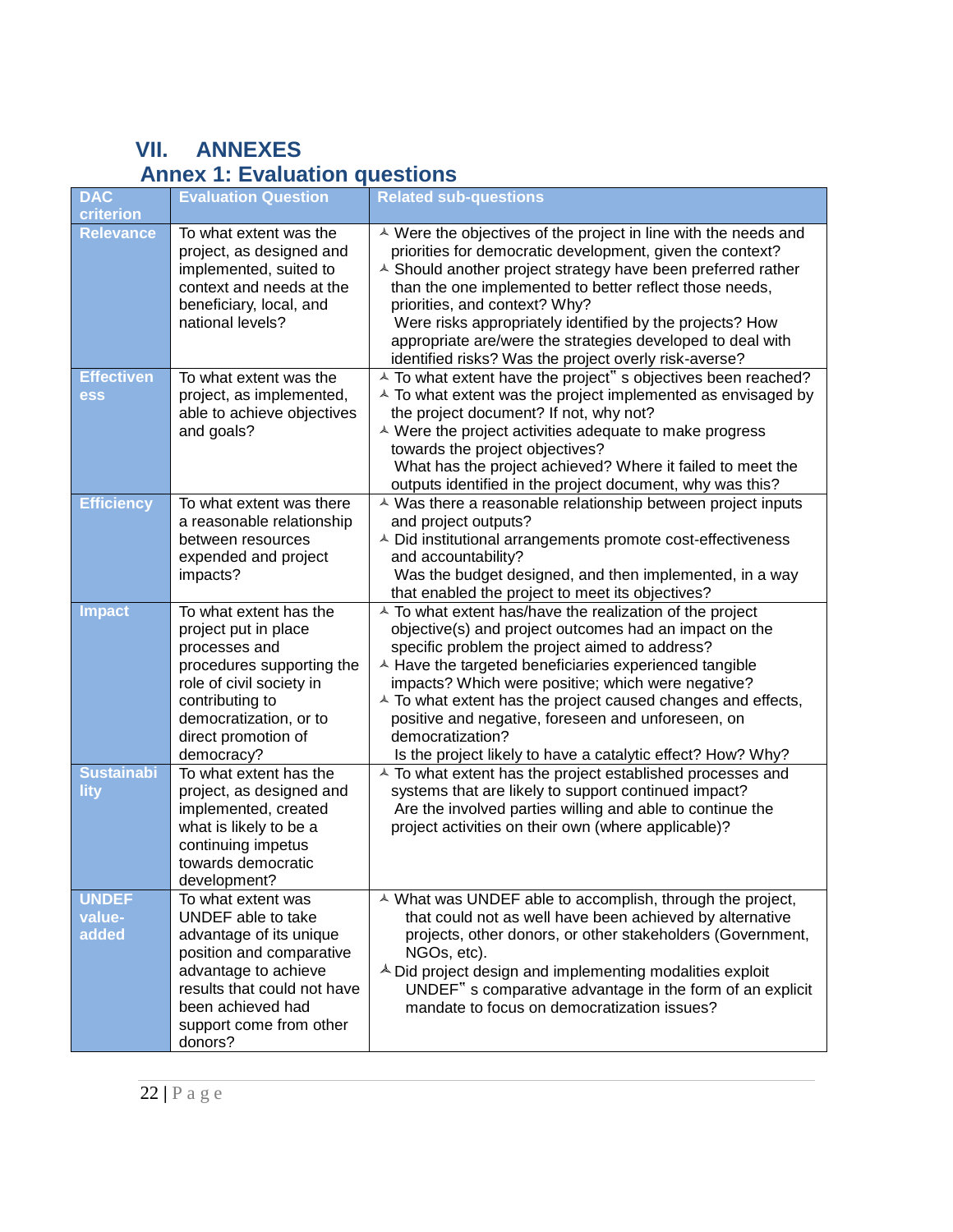# **Annex 2: Documents reviewed**

### UNDEF

- A Final Narrative Report
- A Mid-Term/Annual Progress Report
- A Project Document
- <sup>4</sup> 2 Milestone Verification Reports

#### JDN

- A Baseline and outcome survey reports and results
- $\triangle$  Project statistics
- A ToT material (civic monitoring and control)
- A Regional Project Offices' results presentations
- $\triangle$  Memoranda of Understanding
- $\triangle$  Leaflets budget structure and services to be provided by the local Kenesh
- $\textstyle\triangle$  Leaflets: responsibilities and full contact details of individuals at local Kenesh
- $\triangle$  LAG flyer inviting to participate in the 'clean city day' (Naryn)
- $\triangle$  Short movie produced by LAG on waste management issues (Naryn)
- $\triangle$  Photographs of project activities
- A Print Media Coverage
- A Press releases

#### Other sources

- $\textstyle\blacktriangle$  Kyrgyzstan 2025 strategies and development scenarios, International Institute for Strategic Studies under the President of the Republic and Friedrich-Ebert-Stiftung (2005)
- A Local Self Government in Kyrgyzstan myth or reality? Nuripa Mukanova, NISPACee annual conference, Bratislava (2008)
- $\lambda$  Representatives of State Agencies share their opinion on the current state of local governance and its role in conflict prevention, Institute for Public Policy, Bishkek (2012)
- $\triangle$  Road Map for Local Self-Government in the Kyrgyz Republic, European Commission (Tacis programme)

National Legislative acts, policies

- $\sim$  Country Development Strategy (CDS) 2007-2010 of the Kyrgyz government
- $\sim$  Country Development Strategy (CDS) 2009-2011 of the Kyrgyz government
- A Law on Local Self Government and Local State Administration
- A National Strategy for the Decentralization of Public Management and LSG Development until 2010, presidential decree (2002)

International conventions

<sup> $\AA$ </sup> European Charter of Local Self-Government, Council of Europe (1985)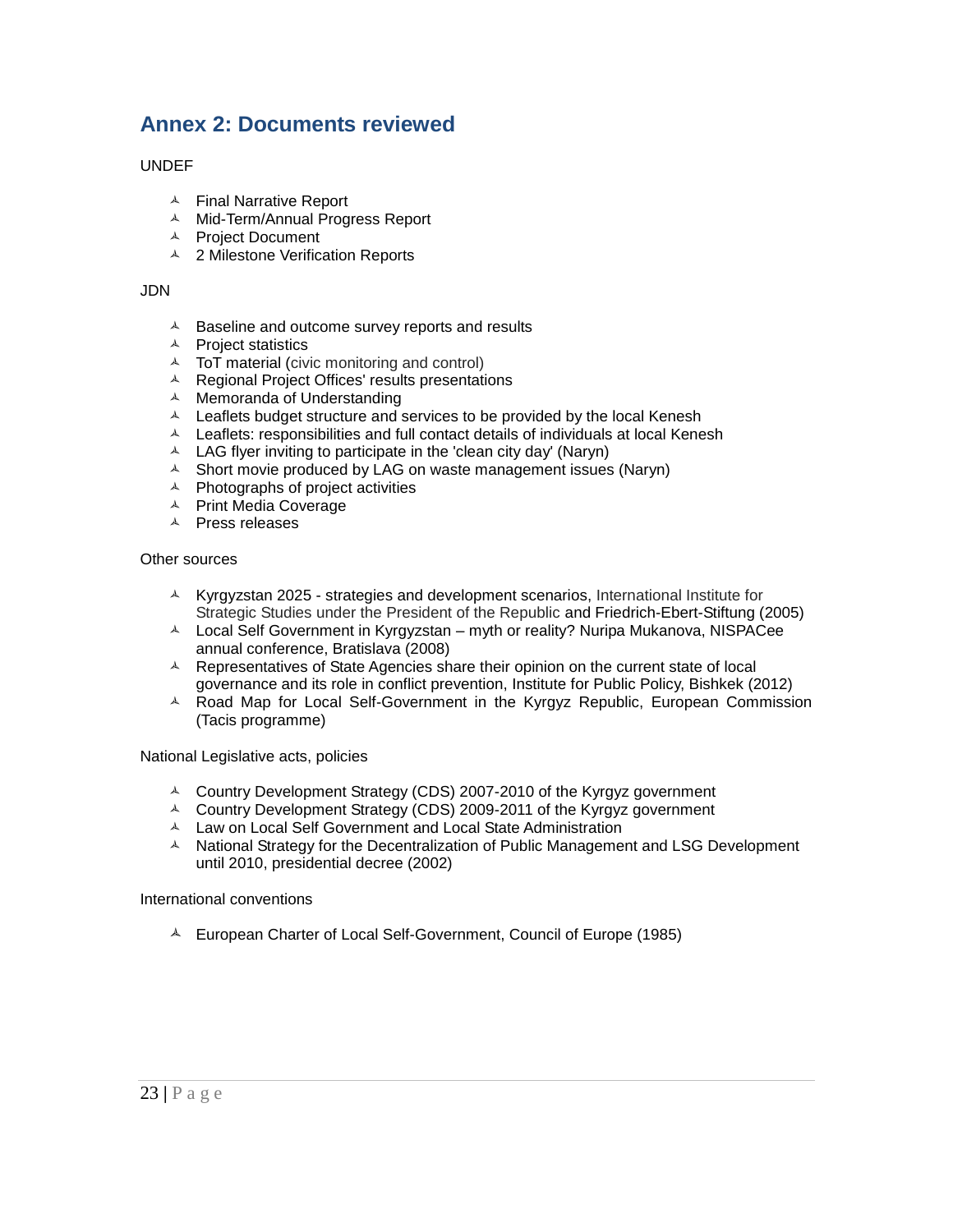# **Annex 3: Persons interviewed**

### **Jarandyk Demilge Network (JDN) staff members (Bishkek, February 27th and March 2nd , 2012)**

- A Madjun Umar, Executive Director
- A Kuvat Kerez, Administrative Assistant

### **Former JDN staff members and project beneficiaries (Karakol, February 28th, 2012)**

- A Asanbaeva Baktegul, former Regional Project Director
- A Hurova Galija, former Regional Project Office Assistant
- A Alymova Aidai, NGO Ulukman
- Tagyrov Nikolai, NGO Adamzak Den Soluk
- **A** Sabitova Guliya, Teacher
- $\triangle$  Kyzaeva Gulzat, House of Journalists
- A Imanbaev Askar, Chairman of Karakol City Kenesh

### **Former JDN staff members and project beneficiaries (Naryn, February 29th, 2012)**

- A Omurbay Kyzy Cholpon, former regional project director
- Okosheva Anarkul, NGO Tynchtyk
- Sayakbayova Svieta, NGO Tendem
- A Jangasyva Begay, NGO Women Congress
- Jamanova Asylkul, NGO Lustracie
- A Ibraeva Nurjamal, NGO Dubolu Demilge
- A Kerembayev Toktobek, NGO
- A Bokoyeva, Erkengul, NGO Naryn KG
- A Orunbayeva Turgan, NGO Bakubat
- Toktosun Kyzy Aidai, Student
- A Bokachyev Ulanbek, Deputy of Village Kenesh
- **A** Kokotayev A. Sh., Chairman of Naryn City Kenesh
- $\triangle$  Suranov A. C., First Vice-Mayor of the City of Naryn
- $\triangle$  Balbayev M., Deputy of Naryn City Kenesh
- $\triangle$  Baykubatov B., Deputy of Naryn City Kenesh
- <sup> $\triangle$ </sup> Duyshenaliv A., Deputy of Naryin City Kenesh

### **Former JDN staff members (Bishkek, March 1st, 2012)**

- A Janara Ruskulova, former regional project director (Tashkumyr, Jalal-Abad region)
- $\triangle$  Kalicha Musaeva, former regional project director (Atbashi, Naryn region)
- $\triangle$  Moldogazieva Dilara, former regional project director (Kyzyl-Adyr, Talass region)